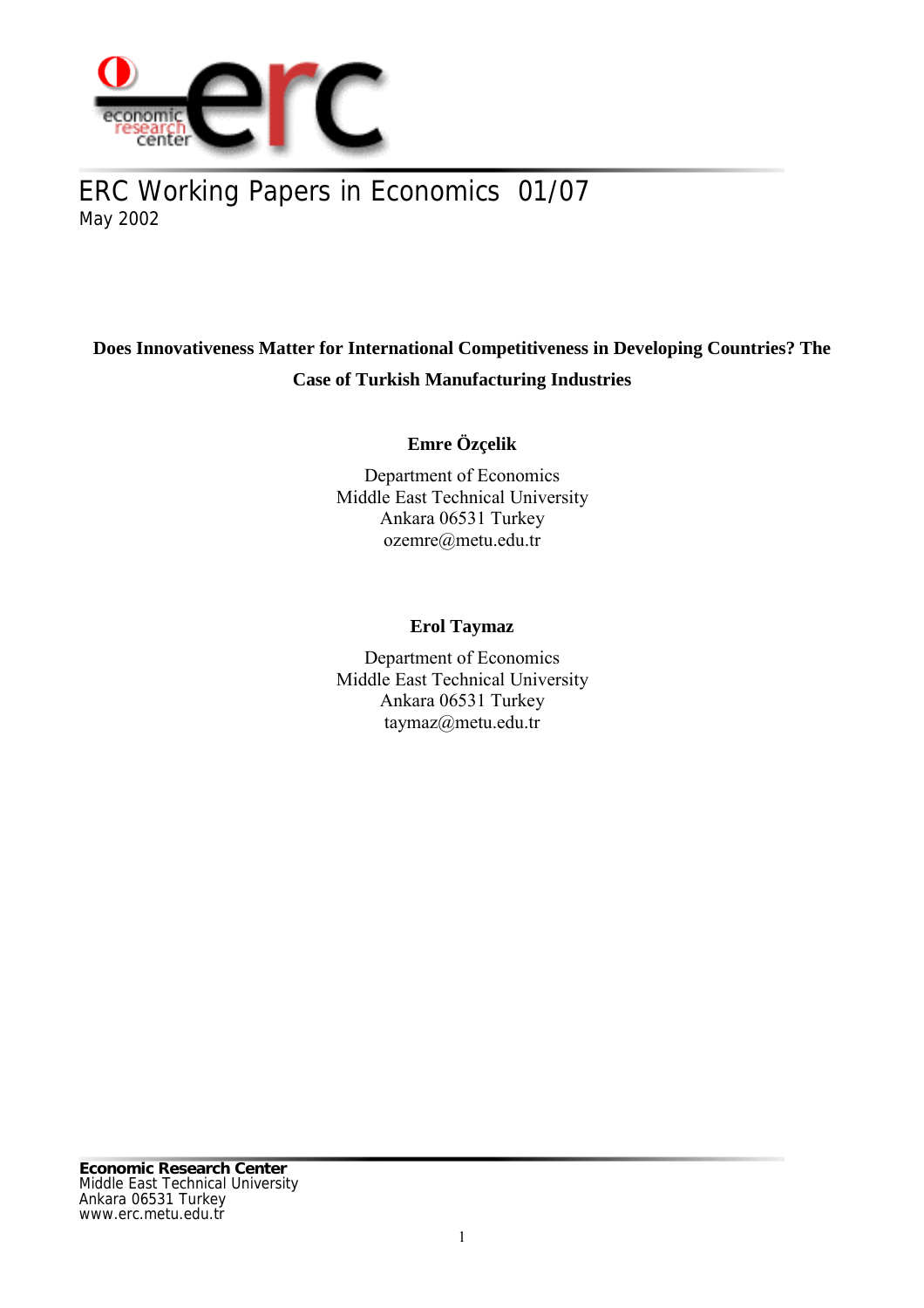Contents: I. Introduction. – II. Evolution of the Theory of International Trade: Attitudes towards the Technology Factor and the Schumpeterian Viewpoint as a Rationale for Studies at the Firm-Level. – III. A Survey of Firm-Level Studies on the Determinants of Export Performance with an Emphasis on Technology Factor. – IV. Technological and International Competitveness of the Turkish Manufacturing Industry. – V. Determinants of International Competitveness: Estimation Results. – VI. Concluding Remarks.

### **I. Introduction**

The accumulation of the studies that have tried to link the export performance of economic units (be they countries, industries or firms) with their technological orientation has basically generated a wide-spread emphasis on the role of technology in developed countries. As a matter of course, being developed and technological superiority have for long been the two sides of the same coin. Relative fewness of the studies, in this regard, which deal with the less-developed economies must not be surprising. Nevertheless, construction of a rationale for investigating the interactions between exporta and technology in technologically backward countries may also be fruitful in terms of a better determination of relevant strategies. Indeed, a perspective directed towards the differences among the successful and unsuccessful country-specific strategies for improving international competitivenes may help one to distinguish between the correct and ill-adsvised policy options. It is the contention of this paper to show, in the context of the Turkish experience, that neither lessdevelopedness nor inadequacy in international competitiveness can be escaped from via mere recourse to ready-made policies of export subsidies or real devaluations. From this viewpoint, searching for alternative strategies seems inevitable. Technology, as a genuine lever required to raise living standards, may well be the key to improving international competitiveness. Subject-matter of this study is, thus, an inquiry into the seemingly closed doors that could be opened by this key.

*Remark*: Earlier versions of this paper were presented at International Conference in Economics V, Economic Research Center (ERC), Middle East Technical University (METU), Ankara, Turkey, September 10-13, 2001 & Economic Research Forum (ERF) 8th Annual Conference, Cairo, Egypt, January 15-17, 2002. We would like to thank the participants and discussants at those conferences for their helpful comments.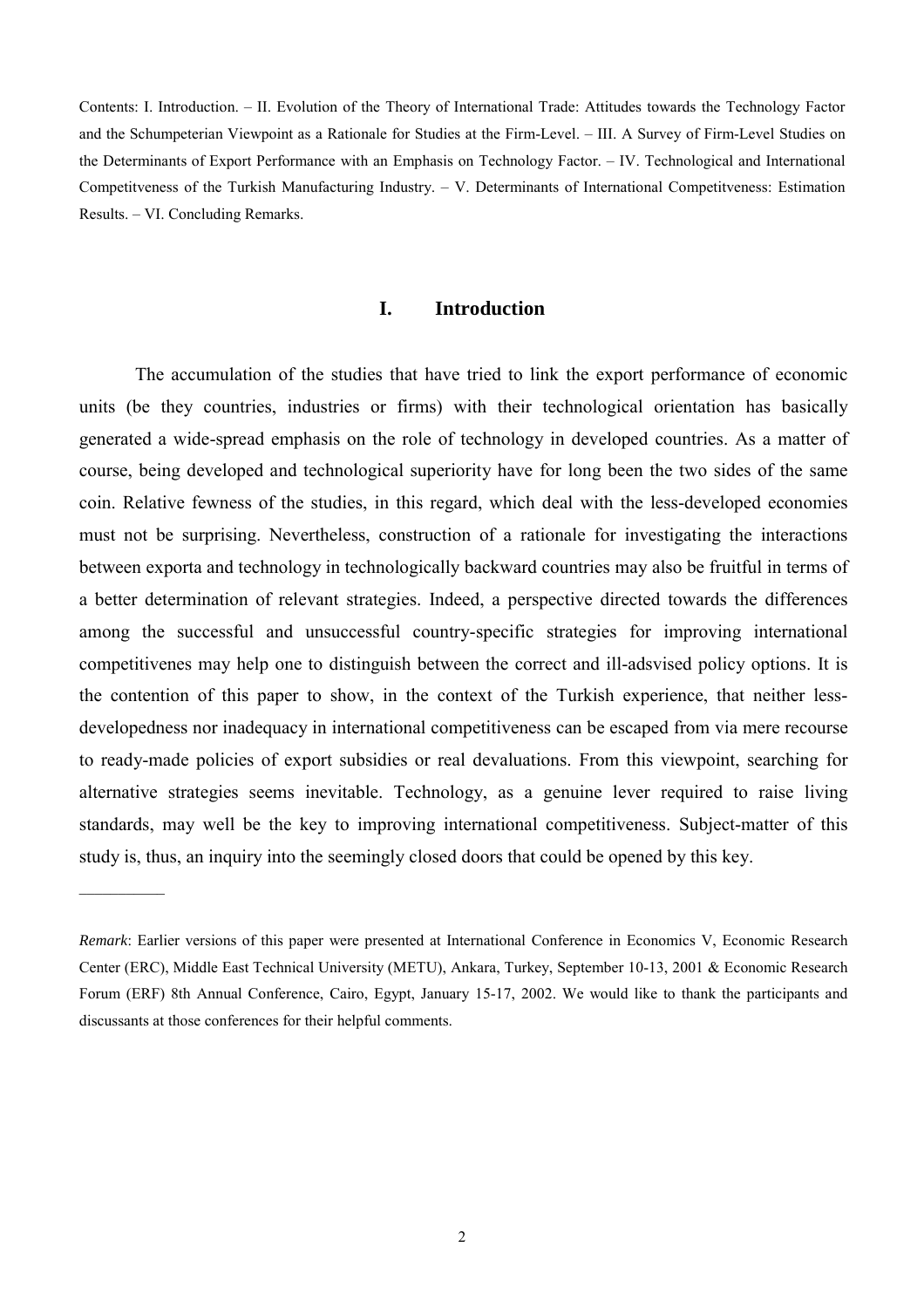The following section II not only elaborates on the course of the alternative treatments of the technology factor by the variants of the theory of international trade, but also sets forth industrial organizational bases for firm-level studies in this context. It is in section III where the empirical literature that investigates the role of technology in inter-firm variations of export performance is concisely surveyed. Turkey's initially successful yet eventually retrogressive export-led growth strategy during the 1980s is discussed in part IV.1 to pave the way for drawing attention to substantially neglected formation of gross fixed capital and lack of a political conscience as to the significance of a national technology policy. Part IV.2 describes the data set, the model and the method to be utilized for empirical analysis. Firm-level and sectoral descriptive statistics are summed up in part IV.3. Determinants of the export intensity of Turkish firms with an emphasis on the technology factor are interpreted in part V.1. Innovator and non-innovator firms are compared and contrasted in part V.2. The paper runs its course with a set of concluding remarks in section VI, which also embodies a few bits of policy recommendation.

# **II. Evolution of the Theory of International Trade: Attitudes towards the Technology Factor and the Schumpeterian Viewpoint as a Rationale for Firm-Level Studies**

That the traditional theory of international trade has basically two variants is quite a common knowledge. The Ricardian (classical) and the Heckscher-Ohlin (neoclassical) approaches are indeed indispensable overtures to be found in any standard text-book on international economics. Interestingly, the most salient difference between the text-book versions of these traditional trade theories lies in their respective treatments of the technology factor in the context of international specialization and trade patterns. In the Ricardian approach, relative (labor) productivity differentials (and thus "technological differences" in a sense) are alone able to generate a basis for trade across countries. On the contrary, the Heckscher-Ohlin approach assumes identical production functions for the same commodities over the world (and thus rules out the possibility of technological differences across countries), and explains the basis for trade solely in terms of differences in relative factor endowments. In this respect, it is no surprise to detect a kind of bifurcation within the early empirical trade studies: Either a classical or a neoclassical model was assumed to be the correct theoretical framework, and accordingly either relative labor productivities or relative capital-to-employee ratios served as relevant explanatory variables (Kellman and Spiegel, 1980: 27).

Despite their difference as such, both the classical and neoclassical trade theories are, in fact, in tune with each other on the motto that it is the *comparative cost advantages* that determine the trade patterns across countries. In other words, even though they part company with each other on the issue of what generates competitiveness differentials, both approaches, in the final analysis, rely on the notion of *cost-* or *price-competitiveness* in explaining trade patterns. Nevertheless, with their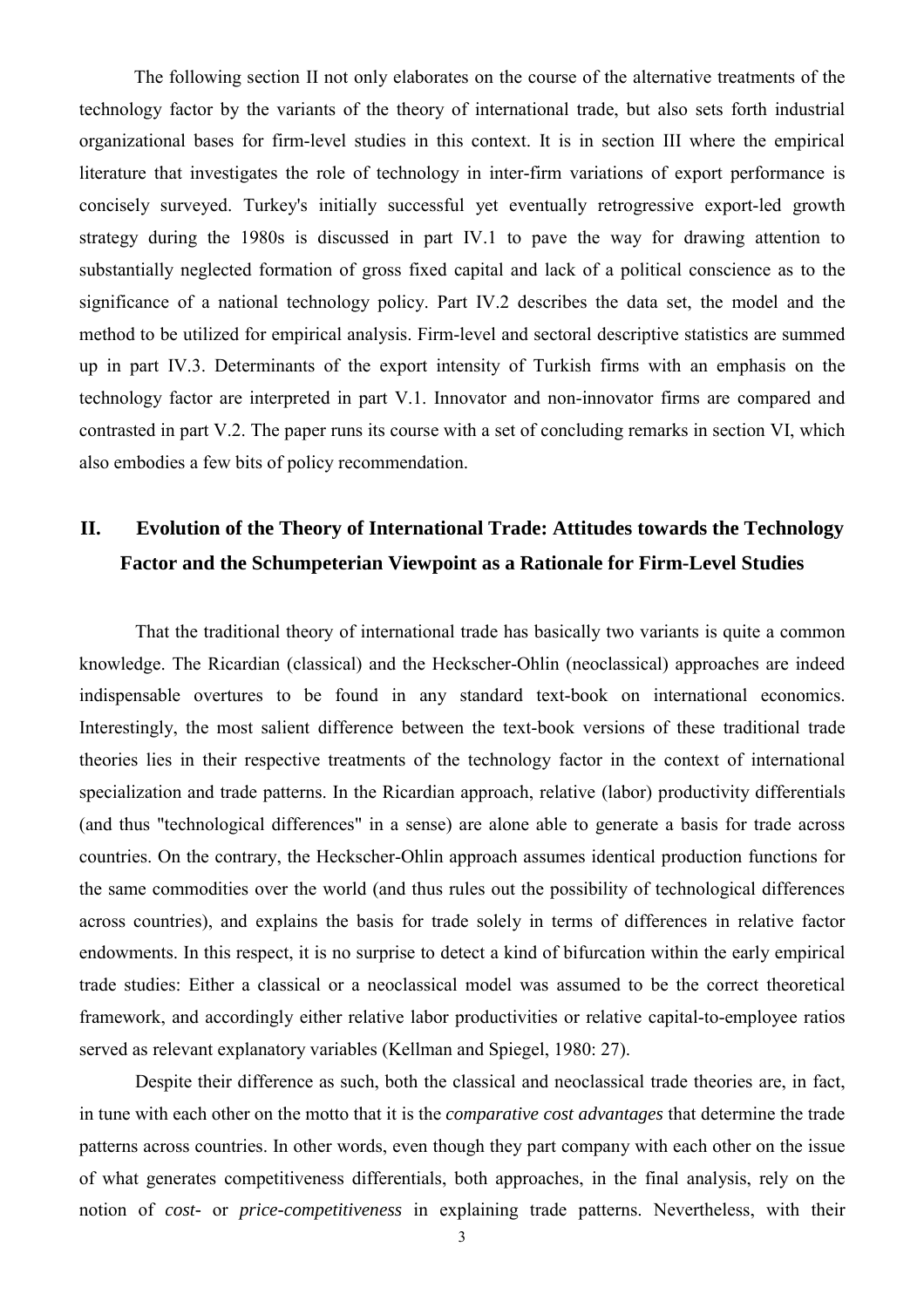rigorously specified yet fictitious assumptions, and basically due to their reductionist flavor and *static* framework, the classical approach *mistreats* the technology factor, whereas the neoclassical theory simply *distreats* it.

Ricardian and Heckscher-Ohlin frameworks are essentially *static* in that the classical world is characterized by a *fixed* level of technology for each country (though it may be differential across countries), whereas the neoclassical world consists of countries with *fixed* levels of factors of production and *identical* technologies. Hence, neither of the theories deals with the *dynamics* of the creation of comparative advantages and the question of how comparative advantages may change over time. Namely, the classical approach has nothing to say as to what generates labor productivity differentials, whereas the neoclassical theory, by assumption and construction, pays attention to neither the potential differences in technological capabilities nor the possibility and determinants of changes in relative factor endowments. In both frameworks, every country, specializing in accordance with its comparative advantage (be it generated through differences in relative labor productivities or relative factor endowments), can easily be shown to be better off since trade makes it possible to consume at unattainable levels of *autarky*. Within these static contexts, international competitiveness ceases to be a point in question as every country can always find something that is worthwhile to produce and trade. Nevertheless:

> As is frequently observed, it matters a great deal today whether a country specializes in the production of potato chips or micro chips. According to conventional trade theory, however, this choice does not really matter (Haque, 1995: 22).

In this respect, apart from the classical and neoclassical approaches, the evolution of international trade theory has witnessed extensions as well as alternative expositions. The so-called neofactor and neotechnological trade theories are the two prominent cases.

The variants of the neofactor theory, which basically emerged as a reaction to the well-known Leontief paradox, had their basic contributions in distinguishing between qualified labor, i.e. human capital, and unskilled labor and in including " 'knowledge' as an endowment to the economy, which could be used as an input to the production process along with labor and capital, while maintaining the assumption of a common production function across countries" (Wakelin, 1997: 11-13). The fact that knowledge can be generated through R&D (the expected resultant of which is innovation) served as a source of inspiration for several studies, in which an emphasis on the importance of innovation was made in explaining trade patterns that were basically determined by comparative advantages in knowledge-intensive commodities. Such studies dealt primarily with US's trade patterns, and were, to a certain extent, successful in establishing significant causalities that ran from R&D expenditures (and human capital) to the composition of trade flows. For instance, Gruber et al. (1967), Keesing (1967), Baldwin (1971), Branson (1971), Lowinger (1975), Stern and Maskus (1981), and Sveikaukus (1983)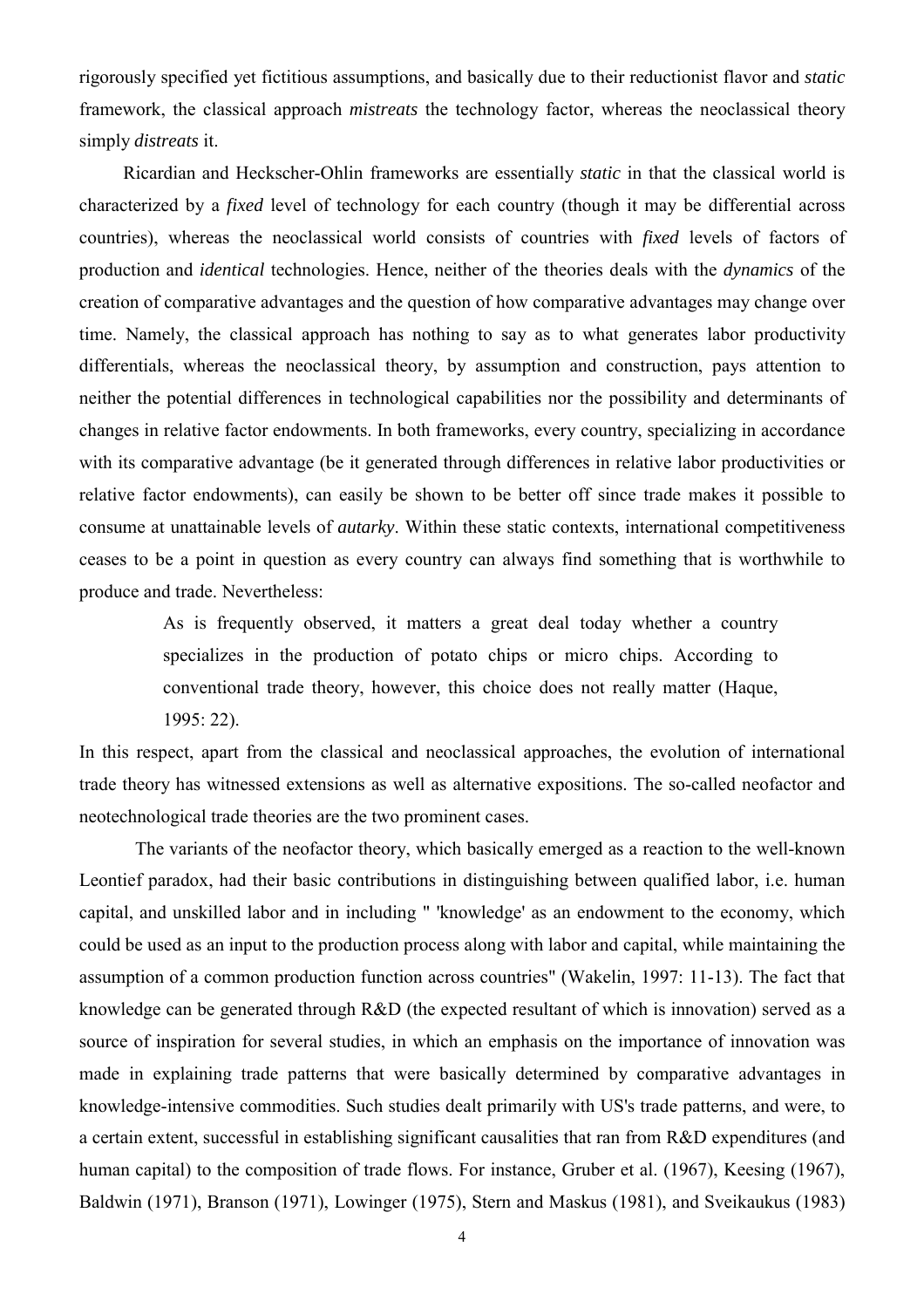revealed the significantly positive impact of R&D efforts on US's commodity trade. Similar results were obtained by Hughes (1986) for the UK and Vestal (1989) for Japan.

Despite the seeming success of the neofactor theory in explaining trade patterns through basically the inclusion of explanatory variables of human capital and innovation, its inappropriate treatments of physical and human capital and technological factors (knowledge creation and R&D activities in particular) as static endowments makes it vulnerable to criticisms relying on the dynamic nature of these factors. From this viewpoint, the neofactor theory is considered no more than an approach that merely increases the number of fixed endowments postulated to explain trade patterns. Getting rid of the static world, however, is a matter of constructing a dynamic theory of trade with an eye to the development and spread of technology as well as to the generation of resources. Indeed, the neotechnological theories of trade are different from the neo-endowment approaches in that, in the former, "it is the role of innovation in creating new markets and conferring cost advantages on the innovating nation, which is emphasized" (Wakelin, 1997: 15).

The neotechnological theories of international trade basically originates from Posner's (1961) technological-gap theory (TGT) and Vernon's (1966) product life cycle theory (PLCT), both of which rely on varying production functions for the same commodities across countries. In the TGT, a product innovation provides the innovating domestic firm(s) with a temporary monopoly power in home and export markets. Profits earned by the innovator above "normal" levels, however, lead to imitation on the part of foreign firms, which *eventually* develop comparative advantages in the new commodity. In this way, the imitation lag under consideration is suggestive of technological gaps across countries on the basis of the difference in innovative capabilities. The PLCT, on the other side, represents a step forward with respect to the TGT. The life cycle of a typical new product is divided into three consequent stages: i) *The new product stage* during which the need for qualified labor and intensive R&D activities reflect the dominat costs, ii) *The maturing product stage* characterized by dominant marketing and capital costs, and iii) *The standardized product stage* as distinguished by mass production that primarily uses raw materials and unqualified labor. In short, the PLCT predicts (in contrast to the strong factor intensity assumption of the factor-endowment theories) that a new product will have varying relative input requirements over its life cycle. "Accordingly, as the product matures and becomes standardized, comparative advantage may shift from a country relatively abundant in skilled labor to a country abundant in unskilled labor" (Chacoliades, 1990: 107-8). In this regard, the PLCT entails a static as well as a dynamic implication, both of which are consistent with the TGT. One the one (static) hand, "countries with a high technological capacity produce technologyintensive goods"; on the other (dynamic) hand, "technology intensity of goods decreases over time as they become standardized" (Wakelin, 1997: 17). As can be noticed, the dynamic component of these neotechnological theories of trade basically relies on the changing input requirements of *products* rather than on the changing levels of *technology* across countries. Hence, these theories may be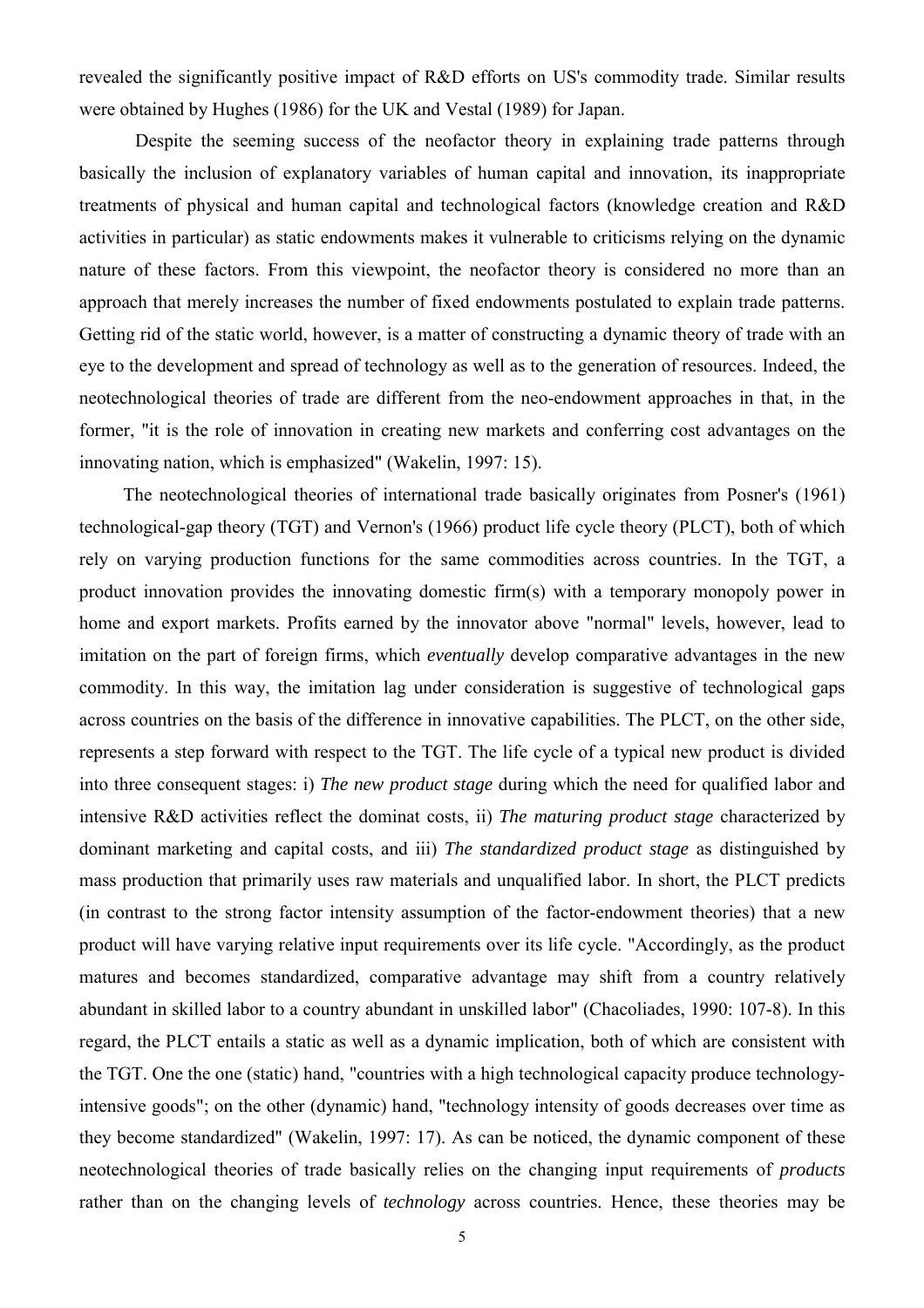interpreted in such a way that the dynamism referring to products may collapse into a still-static implication in terms of technical stability (Walker, 1979). Technologically capable and relatively innovative countries will continuously have a comparative advantage in new products, and a comparative disadvantage in standardized ones. Consequently, technologically advanced countries will constantly tend to export new products and import standardized ones over time, leaving no potential dynamics of catching-up through learning-by-innovating on the part of technologicallybackward countries. In this respect, product dynamism, rather than truly technological dynamism, yields another case for "the insufficient treatment of technology", which can yet be tempered by the inclusion of the essentials of the Schumpeterian analysis on competitiveness (Wakelin, 1997: 19).

Schumpeter's seminal attitude, in this respect, may be regarded as a case of blending two crucial concepts: C*ompetitiveness* and *innovativeness.* His emphasis on a dynamic *competition for innovation* in lieu of the static price-competitiveness is worthwhile to copy-and-paste:

> The first thing to go is the traditional conception of the *modus operandi* of competition. Economists are at long last emerging from the stage in which price competition was all they saw. As soon as quality competition and sales effort are admitted into the sacred precincts of theory, the price variable is ousted from its dominant position. . . . [I]n capitalist reality as distinguished from its textbook picture, it is not that kind of competition which counts but the competition from *the new commodity, the new technology, the new source of supply, the new type of organization* . . . This kind of competition is as much more effective than the other as a bombardment is in comparison with forcing a door, and so much more important that it becomes a matter of comparative indifference whether competition in the ordinary sense functions more or less promptly; the powerful lever that in the long run expands output and brings down prices is in any case made of other stuff (Schumpeter, 1942: 84-85, emphases added).

In this connection, basic unit of analysis in the Schumpeterian view is the capitalist business enterprise since the innovation activity as the single most important determinant of competitiveness is basically carried out at the firm-level. Innovation requires substantial R&D layouts, which, in turn, necessitate the existence of relatively large firms in a particularly innovative industry. In other words, Schumpeter draws attention to the importance of monopolistic and oligopolistic market structures in creating innovative capabilities that yield competitive edges, which is in sharp contrast with the perfectly competitive and atomistic firms of the conventional theory. Indeed, in the context of the conventional theory, there is no reason to delve into the determinants of either domestic or international competitiveness at the firm-level: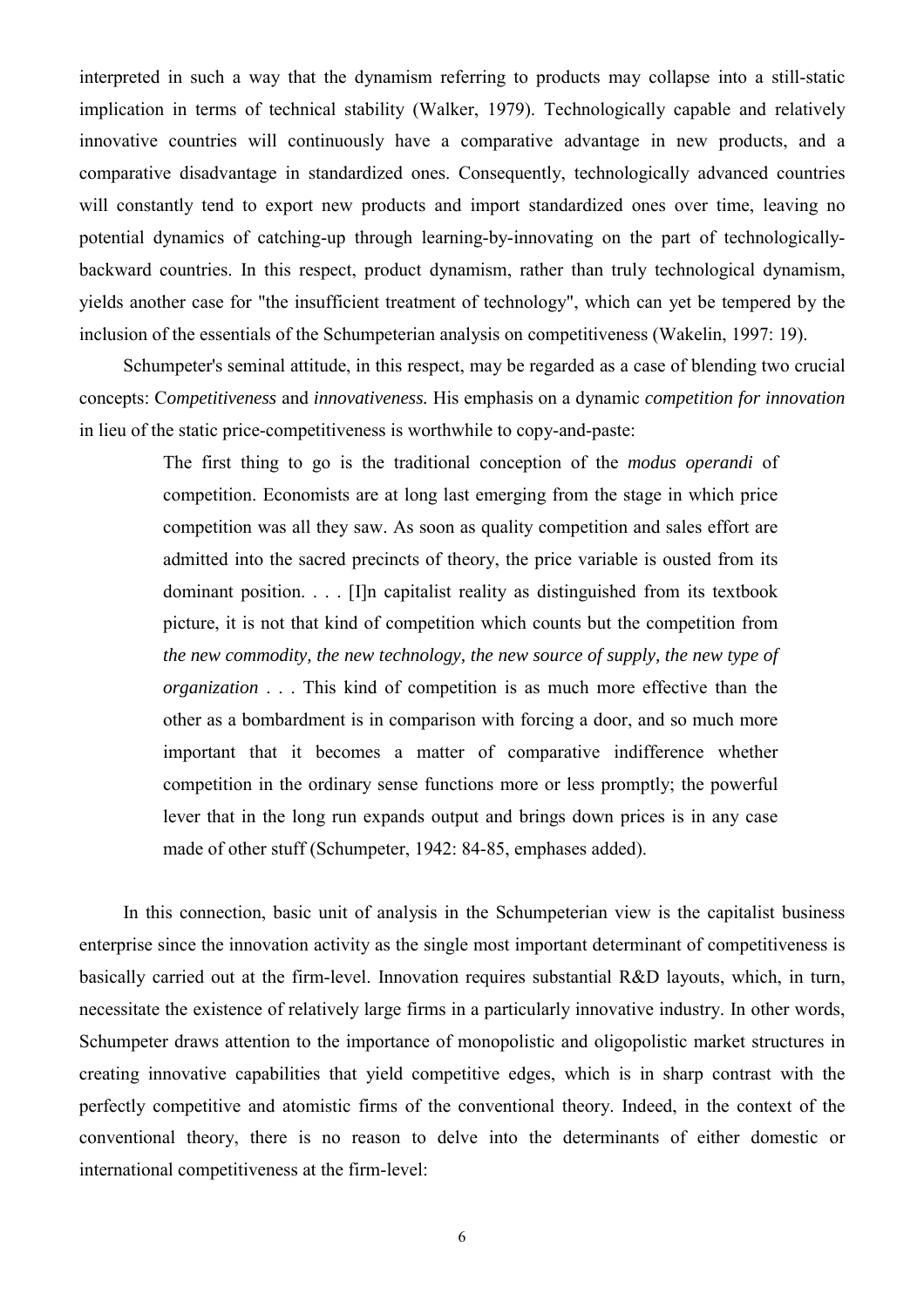Its assumptions of perfect competition and perfect foresight - which imply, in turn, equal access to factors of production (including technology and skills), the lack of product differentiation and scale economies and the absence of risk (or equal capabilities of firms to bear risk) - ensure that all the productive units in an industry will exhibit identical competitive advantages abroad (Lall and Kumar, 1981: 453).

In contrast, however, the neo-Scumpeterian conception of competitiveness relies on the evolutionary aspects of innovation as a microeconomic process identified by "search for knowledge and techniques, and the cumulative nature of technological change", in which case "most innovations are incremental improvements on existing innovations based on past experience" and "are frequently specific to the firm, and based on firm-level skills and learning" (Wakelin, 1997: 20). Indeed, at the level of the firm, not only the allocation of resources to innovation and innovative strategies are decided upon, but also benefits of innovation are reaped in terms of cost reductions, new markets and potential monopoly rents (Wakelin, 1998: 830). Moreover, the market imperfections pertaining to the monopolistic or oligolopolistic structures, as also emphasized by the Schumpeterian accounts of competitiveness, provide another supplementary rationale for investigating into the inter-firm differences in export performance. This is basically because of the fact that "in an imperfect world (with differential access to factor markets, different technological capabilities, different rates of skill creation 'on the job', different information about final markets and different entrepreneurial and organizational capabilities), different firms from a given industry are apt to exhibit markedly varying success in international markets" (Lall and Kumar, 1981: 453).

# **III. A Survey of Firm-Level Studies on the Determinants of Export Performance with an Emphasis on Technology Factor**

Relatively recent studies that try to link the export performance of firms with their technological orientation have adopted a number of measures and proxies for the degree of success in foreign trade and the inclination to innovative behavior. For instance, a variety of export performance measures has been regressed, via several econometric techniques, on such technology-related determinants as R&D-to-sales ratio, R&D dummies taking the value of one if the firm has proved to be an R&D performer, formal R&D expenditures, value of the royalty and licensing fees abroad, the percentage of equity held by foreign firms (as a measure of access to technology via direct foreign investment), dummies that distinguish between the producers of capital goods and of other goods, labor and capital productivities, skill- and capital-intensity of operations, imports of technology,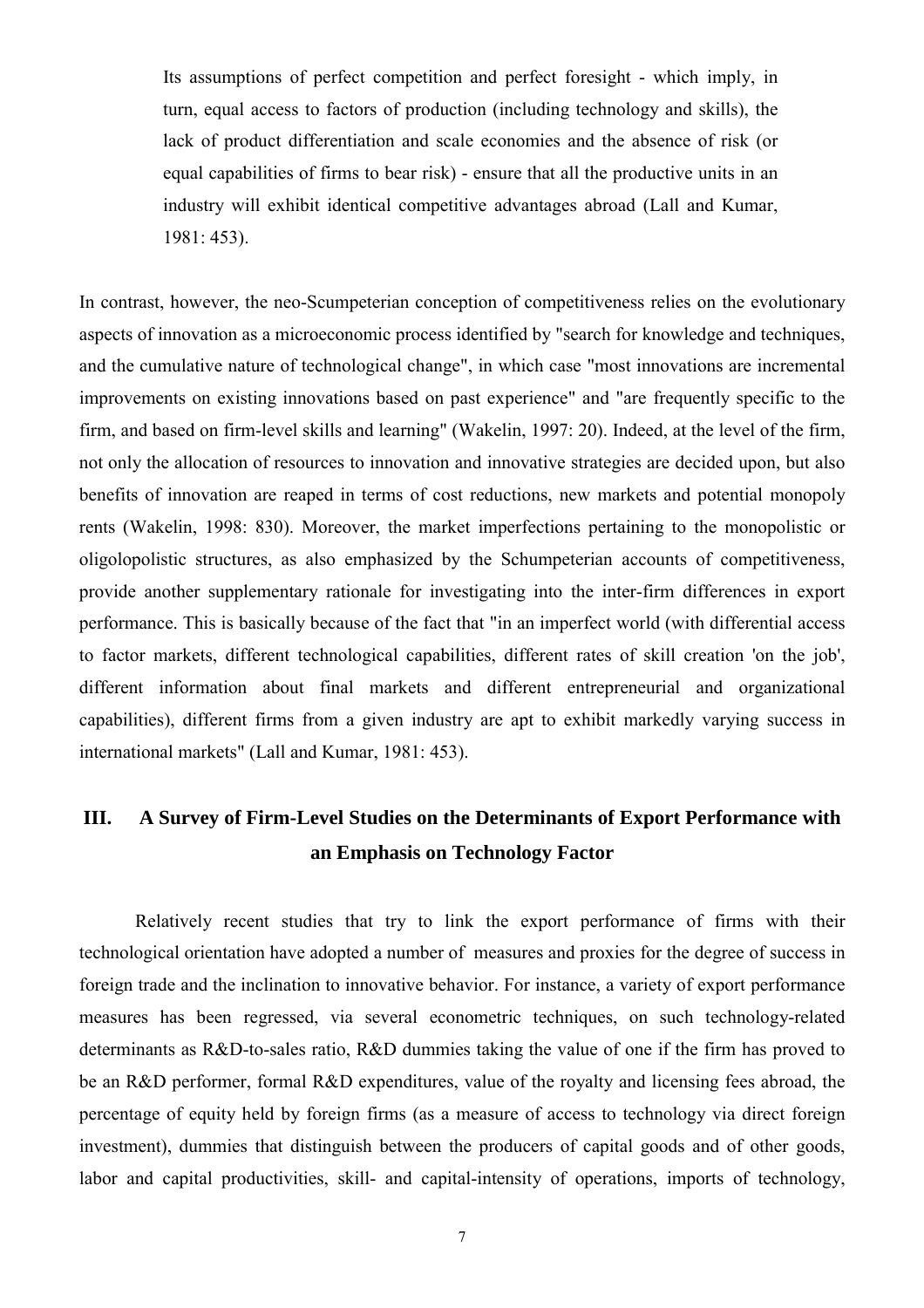number of innovations used or produced in the industries in which the firms-in-question are located, etc.

The causality postulated to run from technological factors to export performance has usually been verified. Indeed, the studies in general have been successful in demonstrating that there exist major exporters who relate their R&D activity more to exporting over time (Lall and Kumar, 1981), that the propensity-to-export of firms engaged in R&D tends to be higher than that of the entire branch to which they belong (Hirsch and Bijaoui, 1985), that the variation in export sales are well explained by the variations in R&D-to-sales ratio (Hirsch et al., 1988), that exporting firms have higher labor productivities (Abd-el-Rahman, 1991), that the technology factor is quite crucial in explaining the export behavior of firms in medium and low technology industries (and not in high-tech ones) especially in the case of developing countries (Kumar and Siddarthan, 1994), and that innovating and non-innovating firms behave differently both in terms of the probability of exporting and the level of exports implying that the capacity to innovate fundamentally affects the export performance of firms (Wakelin, 1998). In this respect, an interesting study on some Indian engineering and chemical firms reveals the significance of firm-specific determinants of export performance with the conclusion that product-centered R&D in engineering has a negative impact on international competitiveness, and that process-centered R&D in chemicals, while not taking India to world standards of efficiency, does not constitute a handicap in terms of product quality and design characteristics (Lall, 1986). Another study on Italian manufacturing firms not only reveals the important impact of R&D activities on export performance, but also yields that product innovations are more contributive in the case of small firms, whereas process innovations enhance the exports of medium-sized and large firms (Sterlacchini, 2001). On the other side, the cruciality of technical collaborations and indigeneous R&D efforts and yet the negative impact of capital intensity on the export performance of the firms (in the Indian automobile industry) have also been evidenced (Bhat and Sethuraman, 1995). In addition, it has also been shown that not only the influence of R&D on both export propensity and growth is significantly positive, but also there exist reciprocal relationships between R&D and exports (Zhao and Lin, 1997).

In this respect and as a matter of fact, an inquiry into the possibility of a causality in the opposite direction (i.e., from exporting behavior towards technological improvement) is a *desideratum* to be found in a study such as this. The so-called "learning-by-exporting" literature has indeed developed in this context. The idea that export-oriented policies may well expand technological frontiers (especially in the case of developing countries) provides a rationale for this domain of research. For instance, Dahlman and Westphal (1982) provide evidence that Korean firms were able to generate improvements in product quality and design as well as in productivity thanks to participating in exporting activity. Kırım (1990), in a case study of 659 largest Turkish manufacturing firms, argues that the attempt of export-led growth during the 1980s had significant impacts on the direction of inhouse technological change, albeit not on the rate of R&D. All the same, while admitting the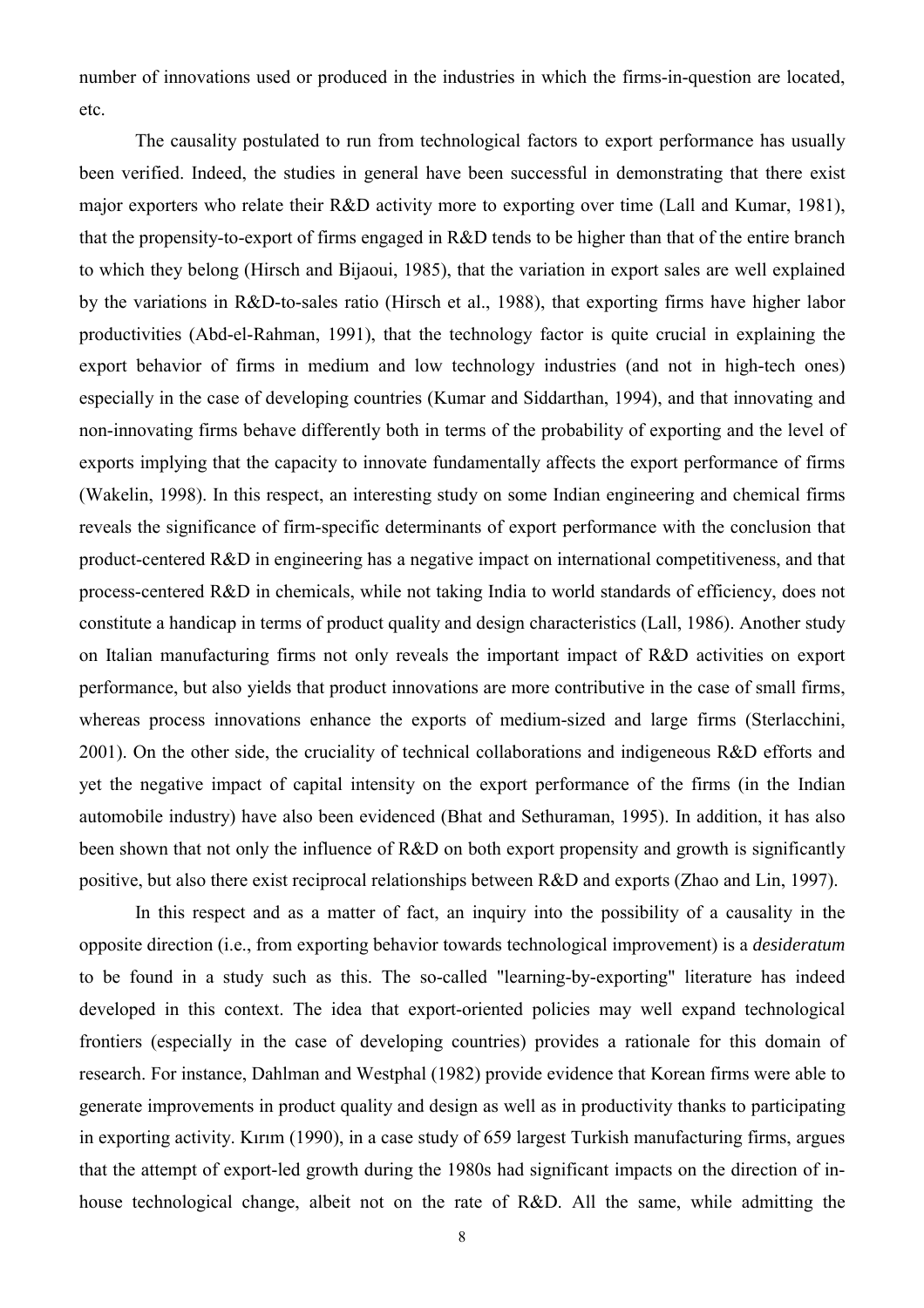importance of the possibility of an opposite, or indeed a two-directional, causality, we would still rather confine the scope of this study to a framework of *exporting-by-learning*. Investigating, on the one hand, whether exporter firms are more efficient than their domestic non-exporter counterparts, Clerides *et al*. (1996), on the other, inquire into whether exporting generates efficiency gains. Relying on this firm-level panel-data study, which finds that more innovative firms become exporters and not *vice versa*, we are to be content with the present framework at least for the time being. Our crosssectional data at hand comes from the only available innovation survey conducted for the first time at the end of 1998. In this regard, with the accumulation of new data through prospective surveys in the near future, a time-series dimension may also be available, in which case dealing with two-directional causalities as such may be feasible.

Finally, even though the inclusion of technology (as a potent determinant of export performance) into any model of international competitiveness is inevitable, it alone cannot account for the entirety of inter-firm variations. Indeed, any such model is to incorporate some other explanatory variables, whereby a theoretically wide comprehension can help improve the empirical results. This, in turn, necessitates an elaboration within the discipline of industrial organization with an eye to international economics. Therefore, one of the most inextricable tasks in front of an empirical researcher is to take into account such factors as *firm size, industrial concentration, product differentiation, unit labor costs, wages, markups, profitability, expenditures on advertising, etc.* as other possible determinants of export performance, which have usually shown up as significant regressors in the respective literature (Glejser et al., 1980; Lall and Kumar, 1981; Hirsch and Bijaoui, 1985; Lall, 1986; Hirsch et al., 1988; Abd-el-Rahman, 1991; Kumar and Siddarthan, 1994; Bhat and Sethuraman, 1995; Zhao and Li, 1997; Wakelin, 1998).

### **IV. Technological and International Competitiveness of the Turkish Manufacturing Industry**

## 1. Background

In 1960s and 1970s, Turkey adopted an import substitution industrialization strategy, which was able to generate a process of rapid yet unsustainable economic growth. A balance-of-payments crisis towards the end of 1970s led the Turkish economy to implement a stabilization and structurtal adjustment program, the essence of which turned out to be an export-led growth strategy in the 1980s. The ready-made tools were plentiful export subsidies *cum* incessant real devaluations. In 1983, export incentives came up to 36 percent of the export revenue (Uygur, 1991), and from 1979 to 1984 Turkish lira was devalued agaist USD by 100 percent in real terms. The consequence was an export boom in the period under consideration. The boom-in-question, however, was achieved at the expense real wages. Indeed, the real wage rates (deflated by the consumer price index) could not catch up with their 1978 levels before the early 1990s (Taymaz, 1999).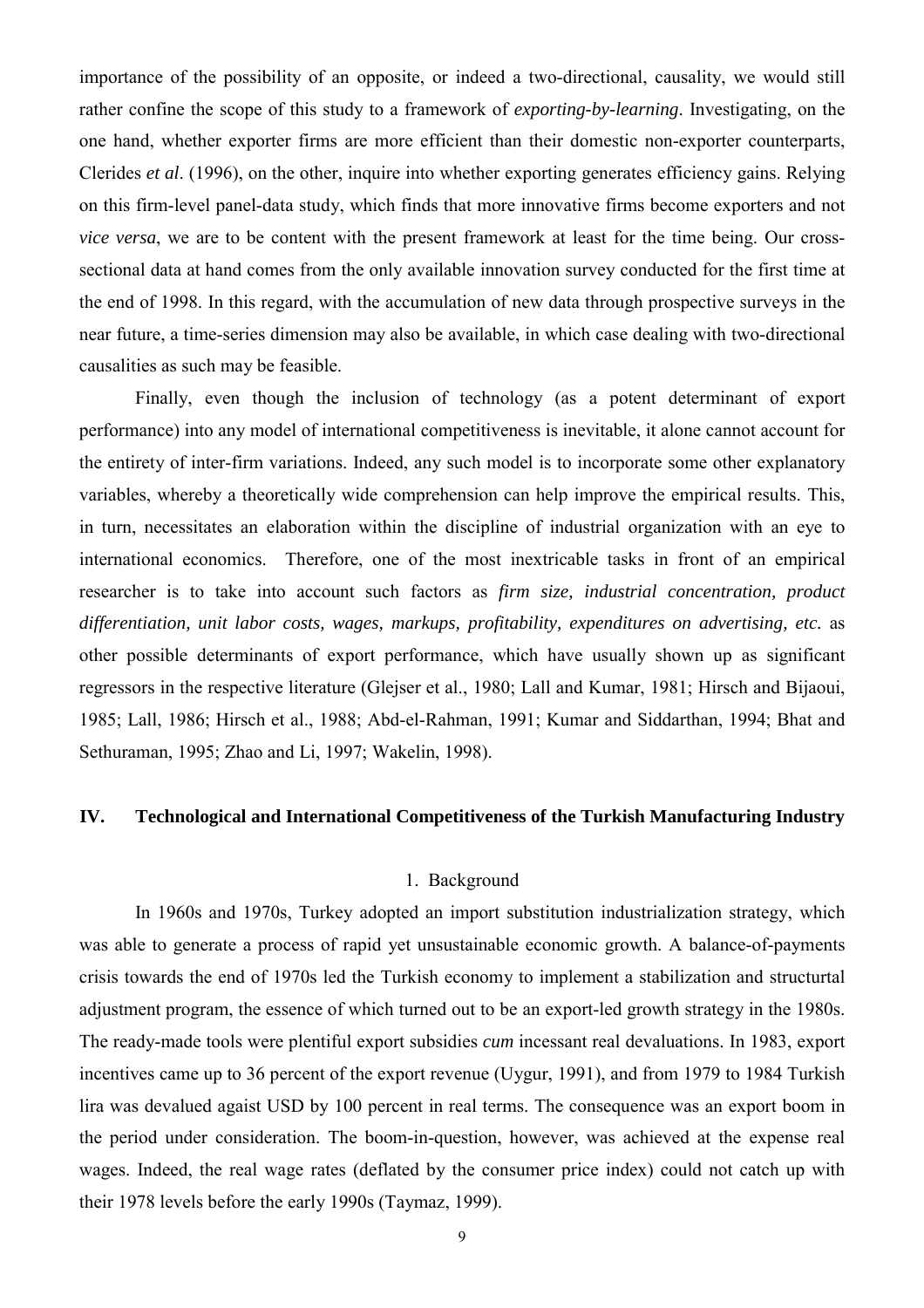The dramatic real wage deterioration created as such was accompanied by a non-increasing gross fixed capital formation (GFCF) in manufacturing during the 1980s. This was seemingly controversial a phenomenon since it was the manufacturing industry that led the others in the process of the export boom. Nevertheless, Dani Rodrik explains the situation within a comparative study on the differences between the export-led growth strategies of South Korea and Taiwan on the one hand and Turkey and Chile on the other:

> [M]odest export booms in Turkey and Chile in the 1980s have required cumulative exchange rate depreciations contemporaneously of the order of 100 percent, a change in relative prices vastly in excess of anything observed in East Asia (Rodrik, 1995: 2).

The two East Asian countries in question were indeed able to blend export-orientation with successful investment and technology strategies, whereas Turkey and Chile solely relied on devaluations and export incentives without any significant efforts to feed up the infrastructure.

In this regard, it is quite convincing a contention that "one way of differentiating competitively strong and weak countries is by the methods they adopt to gain the competitive edge - productivity increases or reduced wages" (Haque, 1995:23). While the former method, by and large, necessitates a search for technological development in the form of R&D activities (as implemented by South Korea and Taiwan, "Asian tigers" as of now); the latter may, for instance, be accomplished through a real devaluation of the currency (as ready-made a tool embraced by Turkey and Chile). So, it turns out that genuine international competitiveness is a matter of *innovativeness*, and has little to do with costreductions-via-devaluations (or by way of artificial incentives, like export subsidies, for that matter).

It is in the light of a few paragraphs above we intend to inquire into whether technological efforts of Turkish manufacturing firms are conducive to their export performance. With a weak "national system of innovation" and a neglibily small share of R&D expenditures in GNP, Turkey is an interesting case of analysis since she has a *relatively* dynamic and productive manufacturing industry, the significance of which in long-term growth and international competitiveness is indisputable. If individual technological efforts of manufacturing firms could be somewhat shown to play a role in enhancing export intensities, much higher benefits to be reaped under a well-established syetem of innovation would also be demonstrated to be rather likely. Perhaps, it is in this way that the conventional ready-made attitudes towards policy-making can be entirely replaced by a technologycentered public conscience.

#### 2. The Data Set and the Model

The main data set of this study comes from the *Innovation Survey* that was conducted the first time by the State Institute of Statistics (SIS) in 1998. The survey covers the innovation activities of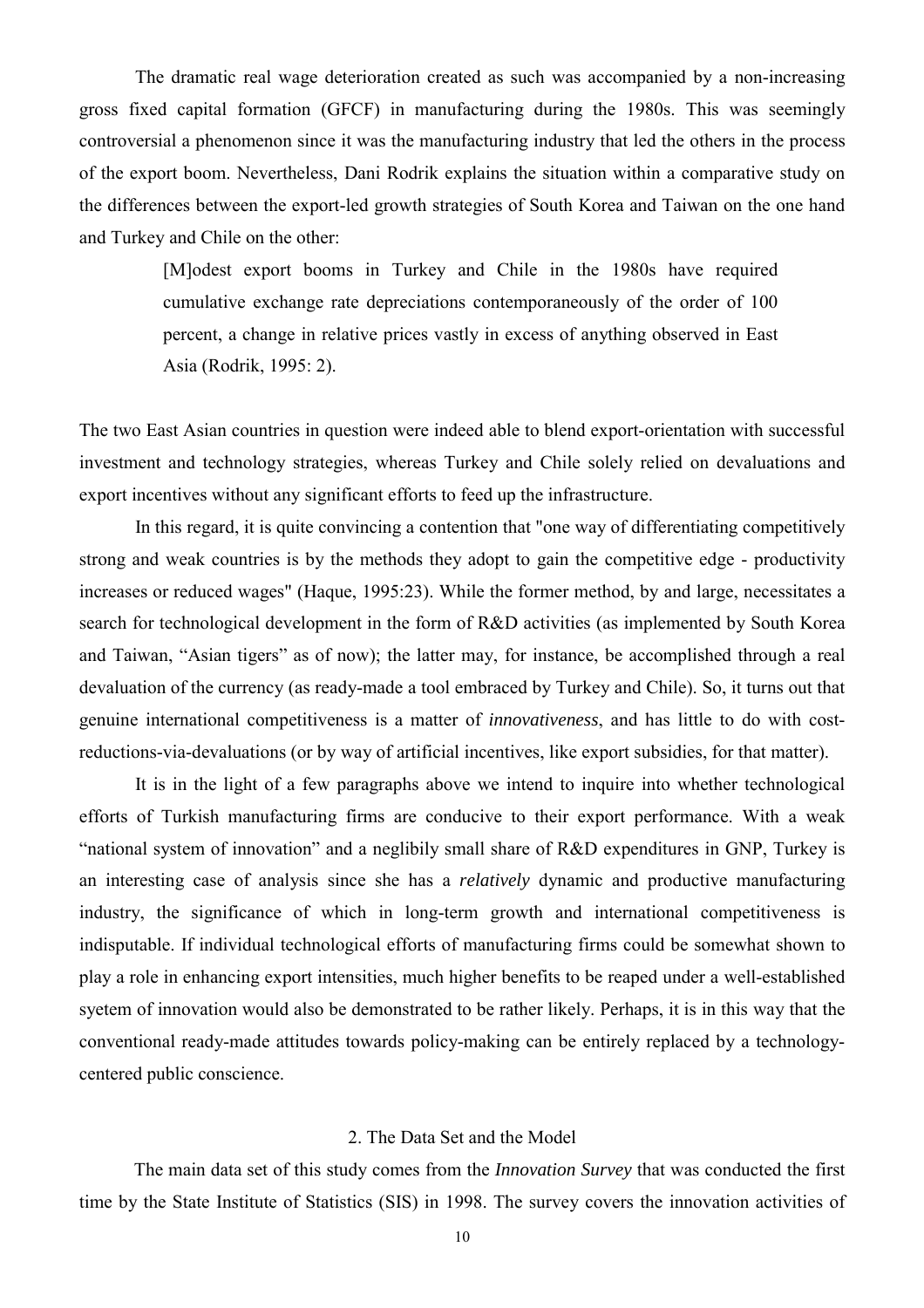firms in the period 1995-97, adopts a questionnaire compatible with the Community Innovation Survey of the European Union, and uses the concept of "innovation" as defined in the *Oslo Manual*. A sample of about 4000 firms stratified by size and industry category was asked to complete the questionnaire. The response rate was about 55 percent. The SIS performed a non-response analysis and estimated sample weights for each respondent. The innovation database was matched with the 1995-97 data from the *Annual Survey of Manufacturing Industries* as a part of the *National System of Innovation Project* (for details, see Taymaz, 2001). The econometric analysis reported in this paper was conducted as a background study for this project.

Export intensity equations are estimated to find out the determinants of export performance. In this respect, it is obvious that the whole sample consists of many firms that do not export at all. Hence, the dependent variable assumes the value of zero for non-exporter firms, along with necessarily positive values for the exporters. Such being the case, the most appropriate way of obtaining unbiased and consistent estimators is the so-called Tobit estimation procedure, which is thus utilized to obtain the inferential results in section V. A list of explanatory variables and their definitions are below.

- PRODUCT: A dummy variable that is equal to one if the firm reported to have materialized any product innovation, zero otherwise.
- PROCESS: A dummy variable that is equal to one if the firm reported to have materialized any process innovation, zero otherwise.
- RDINT: R&D intensity (R&D expenditures / sales).
- SIZE: A measure of the size of the firm in terms of the number of employees.
- SIZE  $X^+$ : A dummy variable that is equal to one if the firm employs X or more employees, zero otherwise.
- CAPINT: Capital intensity or capital-to-labor ratio proxied by log(depreciation allowances/number of employees).
- TECHTRAN: A dummy variable that is equal to one if the firm acquired technology through license or know-how agreements, zero otherwise.

WAGE: Logarithm of the real wages.

PRIVATE: Share of private (national) ownership.

FOREIGN: Share of foreign ownership.

ADVERINT: Advertisement intensity (advertisement expenditures / sales).

SUBINPUT: Share of inputs subcontracted to suppliers.

SUBOUT: Share of output subcontracted by customers.

ADMINSH: Share of administrative personnel in all employees.

TECHSH: Share of technical personnel in all employees.

FEMALESH: Share of female personnel in all employees.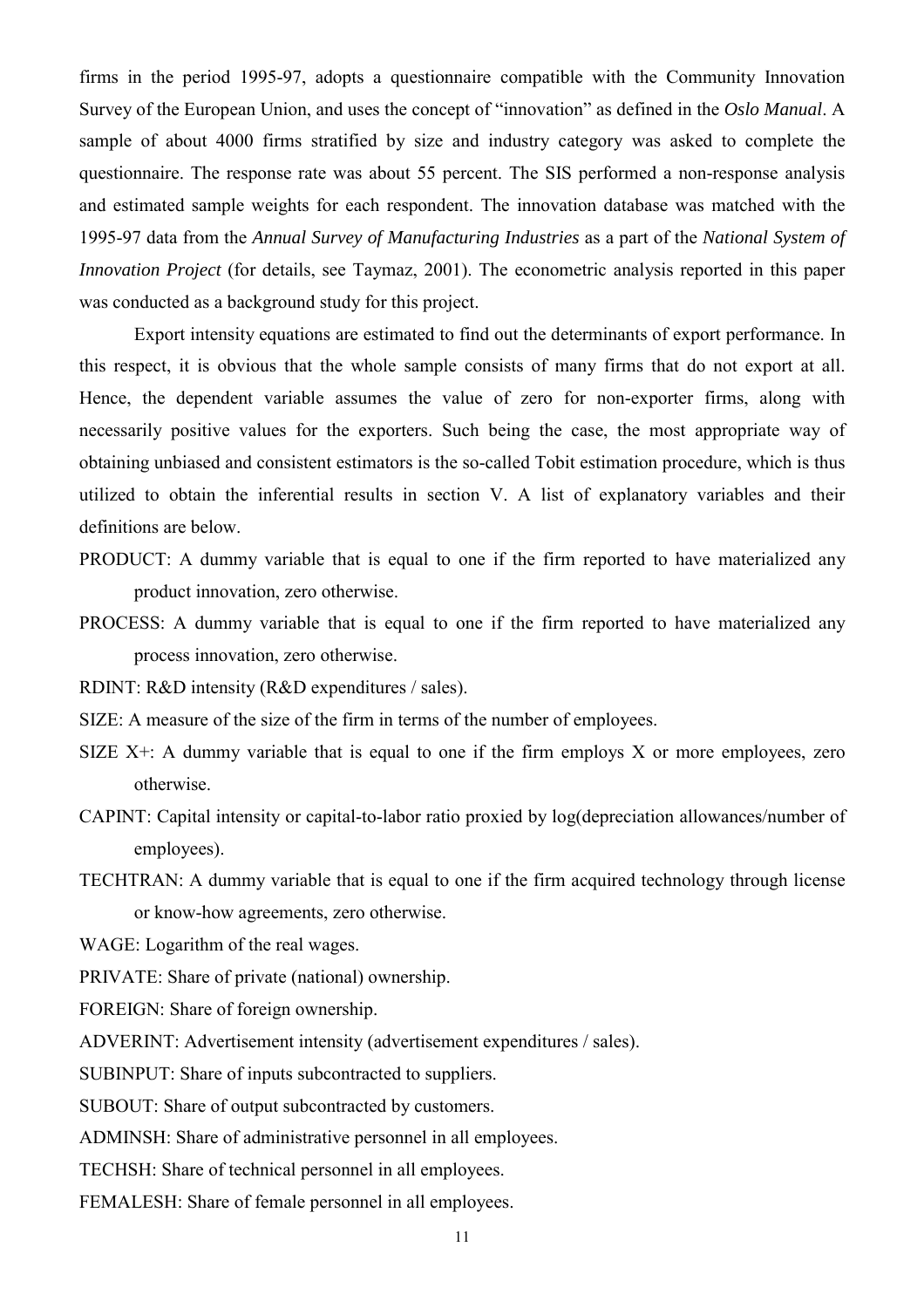- RDINTUS: R&D intensity of the US manufacturing industries at the ISIC 4-digit level (as a proxy for R&D intensity of the rest of the world).
- REGINN: Sum of the average intensity of product and process innovations in the region (province) where the firm is located.
- HI: The conventional Herfindahl index at the ISIC 4-digit level as a measure of concentration in the sector where the firm is operating.
- LPDIFF: A measure of product differentiation at the ISIC 4-digit level.
- LAGE: Logarithm of the age of the firm with respect to the year 1998.
- HOLDING: A dummy variable for those firms which are members of a holding group.

Label Description All firms Innovators Noninnovators EXPINT Export/sales ratio 0.13 0.17 0.12 PRODUCT Product innovator 0.15 0.64 0.00 PROCESS Process innovator 0.18 0.80 0.00 RDINT/10<sup>-2</sup> RD expenditures/sales ratio  $0.17$  0.70 0.007 SIZE Number of employees 114 191 90 CAPINT (ln) depreciation allowances/employees -0.27 0.44 -0.51 TECHTRAN Technology transfer dummy 0.04 0.07 0.02 WAGE (ln) real wage rate  $1.97$  2.51 1.79 PRIVATE Share of private ownership 0.92 0.93 0.92 0.92 FOREIGN Share of foreign ownership 0.02 0.03 0.01 ADVERINT Advertisement expenditures/sales ratio  $0.01$  0.01 0.00 SUBINPUT Share of subcontracted inputs 0.04 0.03 0.04 0.03 SUBOUT Share of subcontracted output 0.07 0.04 0.08 ADMINSH Share of administrative employees 0.20 0.21 0.20 TECHSH Share of technicians 0.06 0.07 0.06 FEMALESH Share of female employees 0.22 0.16 0.23 REGINN Regional innovation intensity 0.33 0.37 0.32 HI Herfindahl index 0.05 0.06 0.05 0.06 LPDIFF (ln) product differentiation  $3.48$   $3.53$   $3.47$ LAGE (ln) age of the firm 0.89 0.96 0.87 HOLDING Dummy variable for holding members 0.08 0.13 0.06

Table 1: *Variable definitions and descriptive statistics for all firms, innovators and non-innovators -*

*Weighted means*

*Source:* SIS, *Innovation Survey, 1995-97*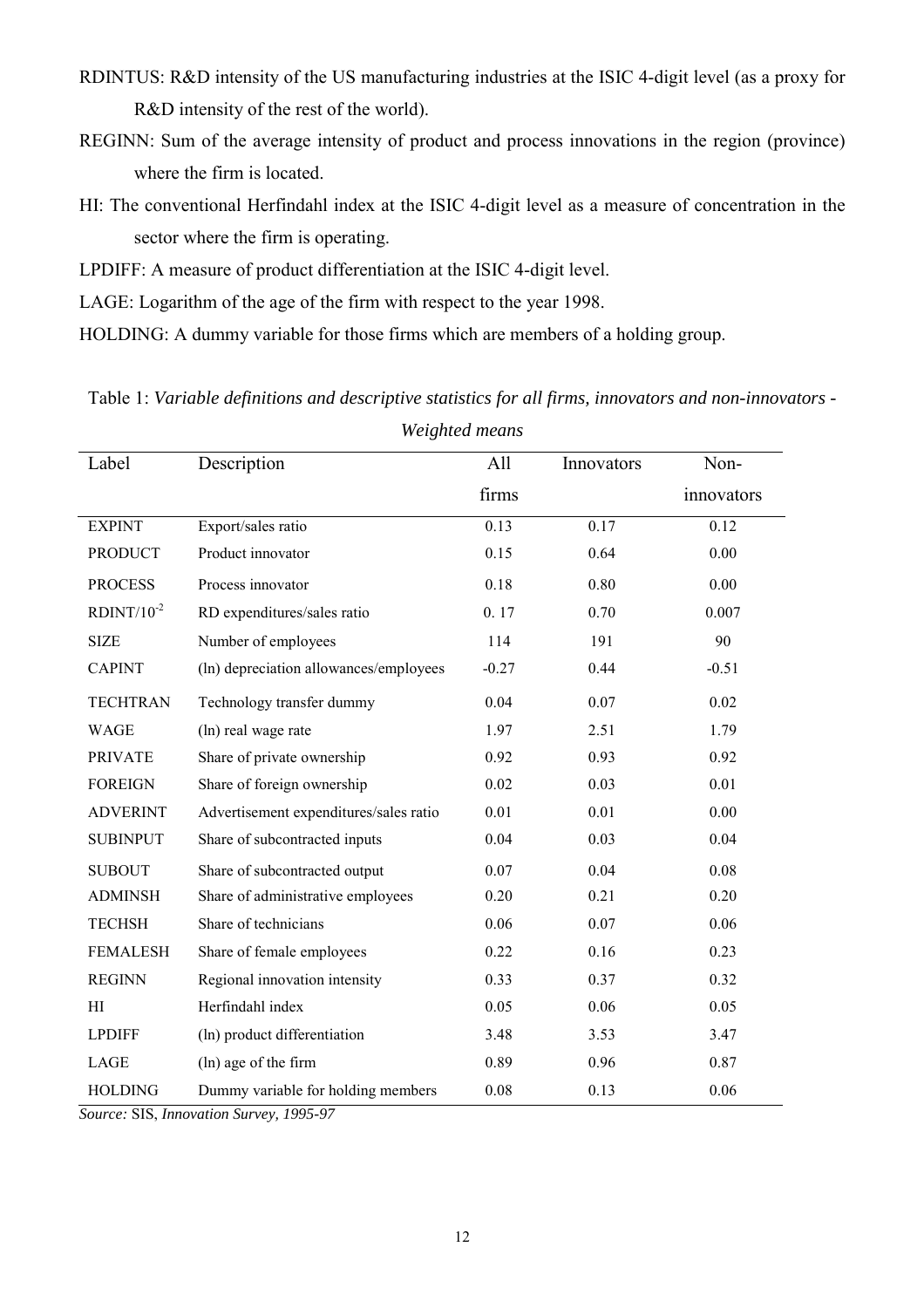#### 3. Descriptive Statistics

Since our focus of attention is inter-firm variations, descriptive statistics at the firm-level are rather informative before the inferential analysis to be carried out in the next section. Means and standard deviations of the variables are provided in Table 1 for the whole sample (all firms), the firms that reported to have materialized product and/or process innovations (innovators), and the ones without innovations (non-innovators). All statistics are weighted by sample factor weights.

Export intensity at the firm level is slightly higher for innovators (17 percent) than for noninnovators (12 percent). The difference between innovators and non-innovators is quite obvious so far as their size is concerned (191 versus 90 employees on the average, respectively). The well-known Schumpeterian hypothesis, in this regard, seems to be descriptively supported. Interpretation of the capital intensity variable is also potentially interesting: Innovators use capital intensive production techniques, while non-innovators rely, by and large, on labor rather than capital. As expected, technology transfer is practised more commonly by the innovators than by non-innovators (7 percent versus 2 percent, respectively). This may indicate that technology transfer and innovativeness are complements. Logarithm of real wage is 2.51 in innovator firms, and 1.79 in non-innovators; a seemingly trivial difference. Yet, taking the antilogarithm of these values yields 12.3 and 5.99, respectively, as real wages on the average, which in turn is indicative of a discernible difference between the wages paid by the innovators and non-innovators. Private and foreign ownership of the firms, intensity of advertisements, subcontracted input and output shares, as well as the shares of administrative, technical and female personnels in total employment do not seem to differ between the innovators and non-innovators; yet, they may still play significant roles in the determination of the inter-firm variations in export intensity. Furthermore, neither the concentration levels of the firms in the respective industries nor their efforts to differentiate products exhibit a difference between innovators and non-innovators. Finally, on the one hand, innovator firms seem to be slightly older, and thus more resistant to competitive forces, than non-innovators. On the other hand, being a member of a business group (holding) is twice more commonly experienced by the innovators than by non-innovators (13 percent versus 6 percent). These two aspects are also supportive of the Schumpeterian view to some extent.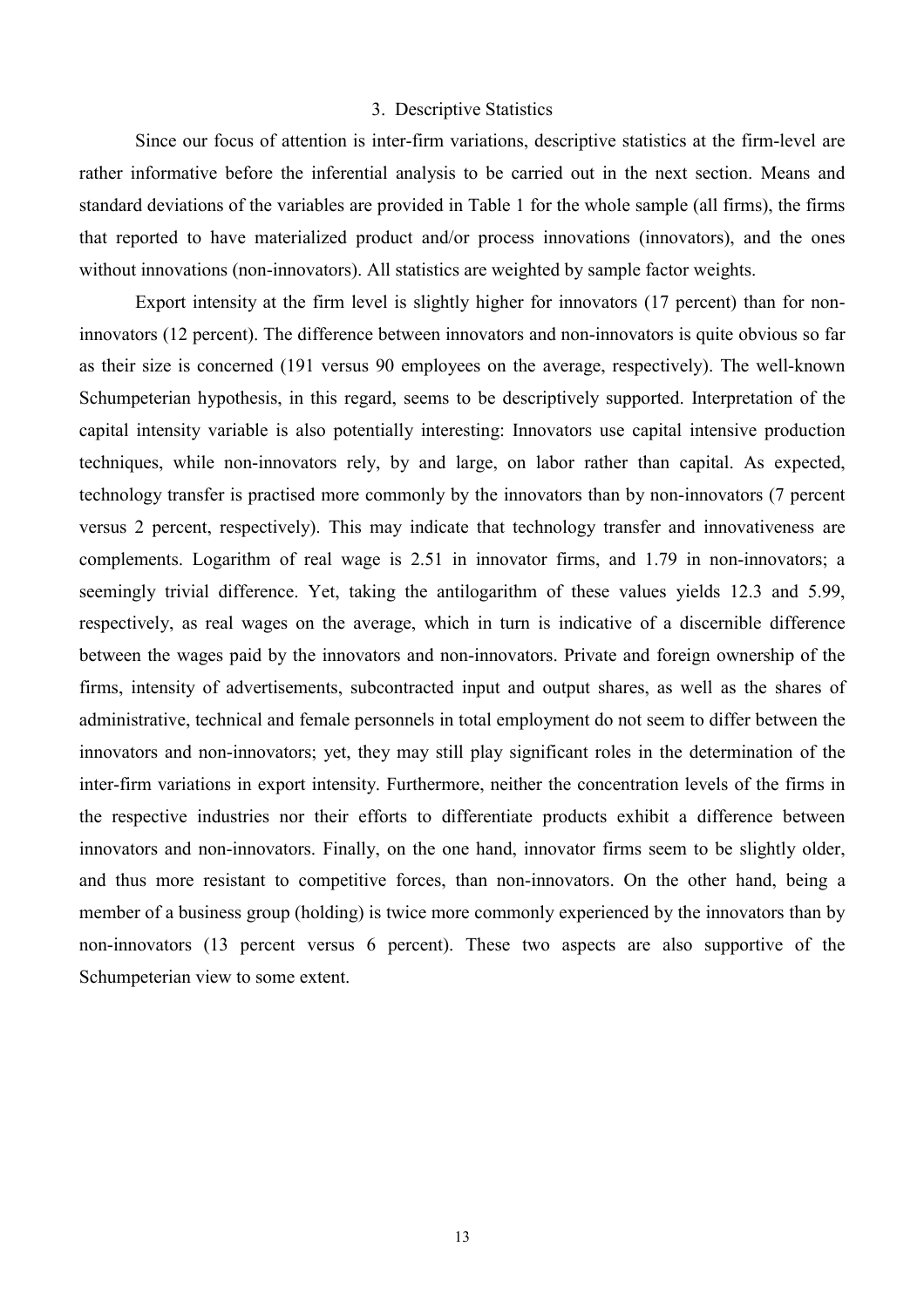| Variables       | Industry (ISIC - Rev.2) |         |         |       |      |      |      |         |      |
|-----------------|-------------------------|---------|---------|-------|------|------|------|---------|------|
|                 | 31                      | 32      | 33      | 34    | 35   | 36   | 37   | 38      | 39   |
| <b>EXPINT</b>   | 0.07                    | 0.25    | 0.03    | 0.03  | 0.06 | 0.09 | 0.10 | 0.07    | 0.05 |
| <b>PRODUCT</b>  | 0.08                    | 0.10    | 0.20    | 0.18  | 0.35 | 0.17 | 0.15 | 0.21    | 0.16 |
| <b>PROCESS</b>  | 0.15                    | 0.14    | 0.09    | 0.19  | 0.25 | 0.29 | 0.31 | 0.25    | 0.22 |
| $RDINT/10^{-2}$ | 0.04                    | 0.10    | 0.02    | 0.002 | 0.25 | 0.80 | 0.08 | 0.30    | 0.03 |
| <b>SIZE</b>     | 105                     | 128     | 75      | 107   | 125  | 108  | 213  | 84      | 126  |
| <b>CAPINT</b>   | $-0.36$                 | $-0.38$ | $-0.91$ | 0.53  | 0.31 | 0.01 | 0.04 | $-0.42$ | 0.03 |
| <b>TECHTRAN</b> | 0.02                    | 0.02    | 0.12    | 0.01  | 0.09 | 0.03 | 0.03 | 0.08    | 0.11 |
| WAGE            | 2.38                    | 1.42    | 1.73    | 2.78  | 3.10 | 1.94 | 2.48 | 2.13    | 2.75 |
| НI              | 0.05                    | 0.02    | 0.06    | 0.06  | 0.08 | 0.04 | 0.06 | 0.08    | 0.04 |
| LAGE            | 0.95                    | 0.82    | 0.87    | 1.00  | 0.97 | 0.93 | 0.97 | 0.89    | 0.85 |

*Table 2: Sample characteristics by industry - Weighted means*

Industry classification: 31 Food, 32 Textiles , 33 Wood, 34 Paper and printing , 35 Chemicals, 36 Non-metallic mineral products, 37 Metal, 38 Engineering, 39 Other

Insofar as our sample is concerned, some descriptive sectoral characteristics of the nine subsectors are to be found in Table 2. One of the most discernible difference is the relatively much higher average export intensity of the textile sector as compared to that of the rest. The average export intensity of the eight sectors, excluding the textiles, equals 6.25 percent, whereas the textile sector reports exports as 25 percent of its total sales. Interestingly however, the average of the percentage of firms that materialized product and process innovations is considerably low for textiles (12 percent); indeed, it is the second lowest value among the sub-sectors (11.5 percent in the food sector). Average percentage of innovators is the highest in the case of the manufacture of chemicals (30 percent), which in turn has a modest export intensity (6 percent). In the light of these facts, it is to be asserted that, *at the sectoral level*, innovativeness *per se* does not seem to necessarily contribute to the exports. Moreover, R&D intensities of all sectors are negligibly small. But it must be noted that the share of R&D in overall innovation expenditures is about 10-15 percent in Turkey. The average size of firms in the sectors is seemingly uncorrelated with export intensity. The capital intensity variable indicates that food, textiles, wood and engineering sectors are labor-intensive. The average export intensity of these labor intensive sectors equals 10.5 percent, whereas that comes up to only 6.6 percent for the remaining capital-intensive ones. This *sectoral* aspect, of course, is somewhat supportive of the factorendowment theory since Turkey is most likely to be a labor-abundant country. Technology transfer dummy and export intensity seem to be independent from each other. When it comes to investigate the logarithm of real wages in the sectors, it is markedly the manufacture of chemicals (the leader in innovativeness) that pays the highest wages. The lowest wages, on the other side, are paid by textiles, the traditional export leader. These two descriptive aspects as to real wages somewhat confirm conventional *a priori* expectations. However, a firm-level analysis is required to understand important dynamics. The concentration, as measured by the Herfindahl index, does not seem to exhibit any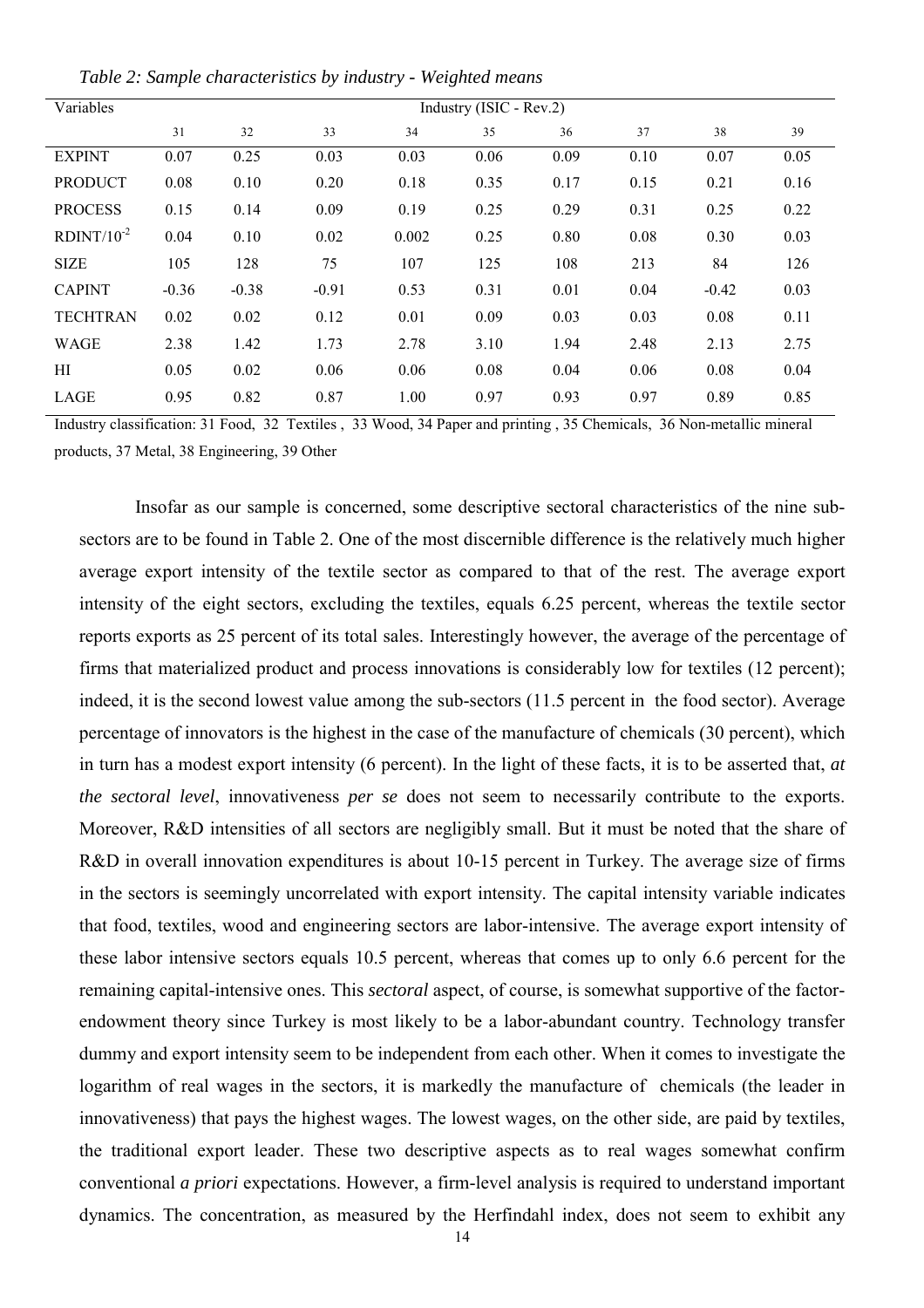significant difference across sectors; all the sectors do have considerably low levels of concentration. Similarly, the ages of the firms in the respective sectors are quite akin to each other.

## *Table 3: Determinants of export intensity, 1995-9 (Tobit estimation, weighted)*

|                                                                      |          | All observations |           |            |          |            |          |         |  |
|----------------------------------------------------------------------|----------|------------------|-----------|------------|----------|------------|----------|---------|--|
|                                                                      |          | Model 1          |           | Model 2    |          | Model 3    |          | Model 4 |  |
|                                                                      | Coeff    | t-stat           | Coeff     | t-stat     | Coeff    | t-stat     | Coeff    | t-stat  |  |
| <b>PRODUCT</b>                                                       | 0,042    | 1,134            |           |            | 0,044    | 1,180      | 0,147    | 3,510   |  |
| <b>PROCESS</b>                                                       | 0,076    | $2,240**$        |           |            | 0,077    | $2,265**$  | 0,157    | 4,083   |  |
| <b>RDINT</b>                                                         |          |                  | 3,481     | $4,075**$  |          |            |          |         |  |
| <b>REGINN</b>                                                        | 0,175    | 1,806*           | 0,218     | $2,274**$  | 0,179    | 1,838*     |          |         |  |
| SIZE 25+                                                             | 0,145    | $2,529**$        | 0,146     | 2,547**    | 0,144    | $2,509**$  |          |         |  |
| SIZE 50+                                                             | 0,190    | $6,245**$        | 0,202     | $6,691**$  | 0,190    | $6,295**$  |          |         |  |
| SIZE 150+                                                            | 0,053    | 1,248            | 0,058     | 1,346      | 0,059    | 1,388      |          |         |  |
| SIZE 250+                                                            | $-0,036$ | $-0,645$         | $-0,032$  | $-0,574$   | $-0,038$ | $-0,681$   |          |         |  |
| SIZE 500+                                                            | 0,084    | 1,470            | 0,090     | 1,576      | 0,087    | 1,518      |          |         |  |
| <b>CAPINT</b>                                                        | 0,042    | $4,213**$        | 0,045     | $4,569**$  | 0,043    | $4,340**$  |          |         |  |
| <b>TECHTRAN</b>                                                      | $-0,013$ | $-0,204$         | $-0,018$  | $-0,287$   | $-0,004$ | $-0,058$   |          |         |  |
| <b>WAGE</b>                                                          | 0,010    | 0,928            | 0,011     | 0,975      | 0,013    | 1,319      |          |         |  |
| <b>PRIVATE</b>                                                       | 0,278    | 3,906**          | 0,293     | $4,143**$  | 0,271    | $3,962**$  |          |         |  |
| <b>FOREIGN</b>                                                       | 0,806    | $6,125**$        | 0,829     | $6,308**$  | 0,794    | $6,335**$  |          |         |  |
| <b>ADVERINT</b>                                                      | $-2,007$ | $-2,212**$       | $-1,773$  | $-1,973**$ | $-2,019$ | $-2,248**$ |          |         |  |
| <b>SUBINPUT</b>                                                      | 1,310    | 8,997**          | 1,300     | 8,944**    | 1,301    | 8,951**    |          |         |  |
| <b>SUBOUT</b>                                                        | $-0,498$ | $-5,506**$       | $-0,506$  | $-5,575**$ | $-0,500$ | $-5,522**$ |          |         |  |
| <b>ADMINSH</b>                                                       | $-0,188$ | $-1,749*$        | $-0,195$  | $-1,825*$  | $-0,191$ | $-1,787*$  |          |         |  |
| <b>TECHSH</b>                                                        | $-0,531$ | $-3,689**$       | $-0,524$  | $-3,676**$ | $-0,532$ | $-3,698**$ |          |         |  |
| <b>FEMALESH</b>                                                      | 0,398    | $6,023**$        | 0,415     | $6,274**$  | 0,395    | 5,978**    |          |         |  |
| <b>RDINTUS</b>                                                       | $-0,463$ | $-0,713$         | $-0,511$  | $-0,789$   | $-0,277$ | $-0,438$   |          |         |  |
| HI                                                                   | 0,343    | 1,310            | 0,327     | 1,246      |          |            |          |         |  |
| <b>LPDIFF</b>                                                        | 0,007    | 0,346            | 0,006     | 0,279      |          |            |          |         |  |
| LAGE                                                                 | 0,032    | 0,658            | 0,052     | 1,067      |          |            |          |         |  |
| <b>HOLDING</b>                                                       | 0,019    | 0,435            | 0,023     | 0,515      |          |            |          |         |  |
| Marginal effect on export intensity conditional on being an exporter |          |                  |           |            |          |            |          |         |  |
| <b>PRODUCT</b>                                                       | 0,019    |                  |           |            | 0,019    |            | 0,065    |         |  |
| <b>PROCESS</b>                                                       | 0,033    |                  |           |            | 0,034    |            | 0,069    |         |  |
| <b>RDINT</b>                                                         |          |                  | 1,533     |            |          |            |          |         |  |
| Marginal effect on probability of being an exporter                  |          |                  |           |            |          |            |          |         |  |
| <b>PRODUCT</b>                                                       | 0,040    |                  |           |            | 0,042    |            | 0,118    |         |  |
| <b>PROCESS</b>                                                       | 0,072    |                  |           |            | 0,073    |            | 0,125    |         |  |
| <b>RDINT</b>                                                         |          |                  | 3,298     |            |          |            |          |         |  |
| Pseudo $\mathbb{R}^2$                                                | 30,0     |                  | 30,2      |            | 29,9     |            | 10,5     |         |  |
| log likelihood                                                       | $-779,5$ |                  | $-776,4$  |            | $-780,6$ |            | $-995,5$ |         |  |
| LR $\chi^2$                                                          | 666,5**  |                  | $672,7**$ |            | 664,2**  |            | 234,4**  |         |  |
| Df                                                                   | 32       |                  | 31        |            | 28       |            | 10       |         |  |
| N observations                                                       | 1512     |                  | 1512      |            | 1512     |            | 1512     |         |  |
| N exporters                                                          | 964      |                  | 964       |            | 964      |            | 964      |         |  |

\*\* (\*) means statistically significant at the 5% (10%) level, two-tailed test.

All models include sectoral dummy variables at the ISIC 2-digit level.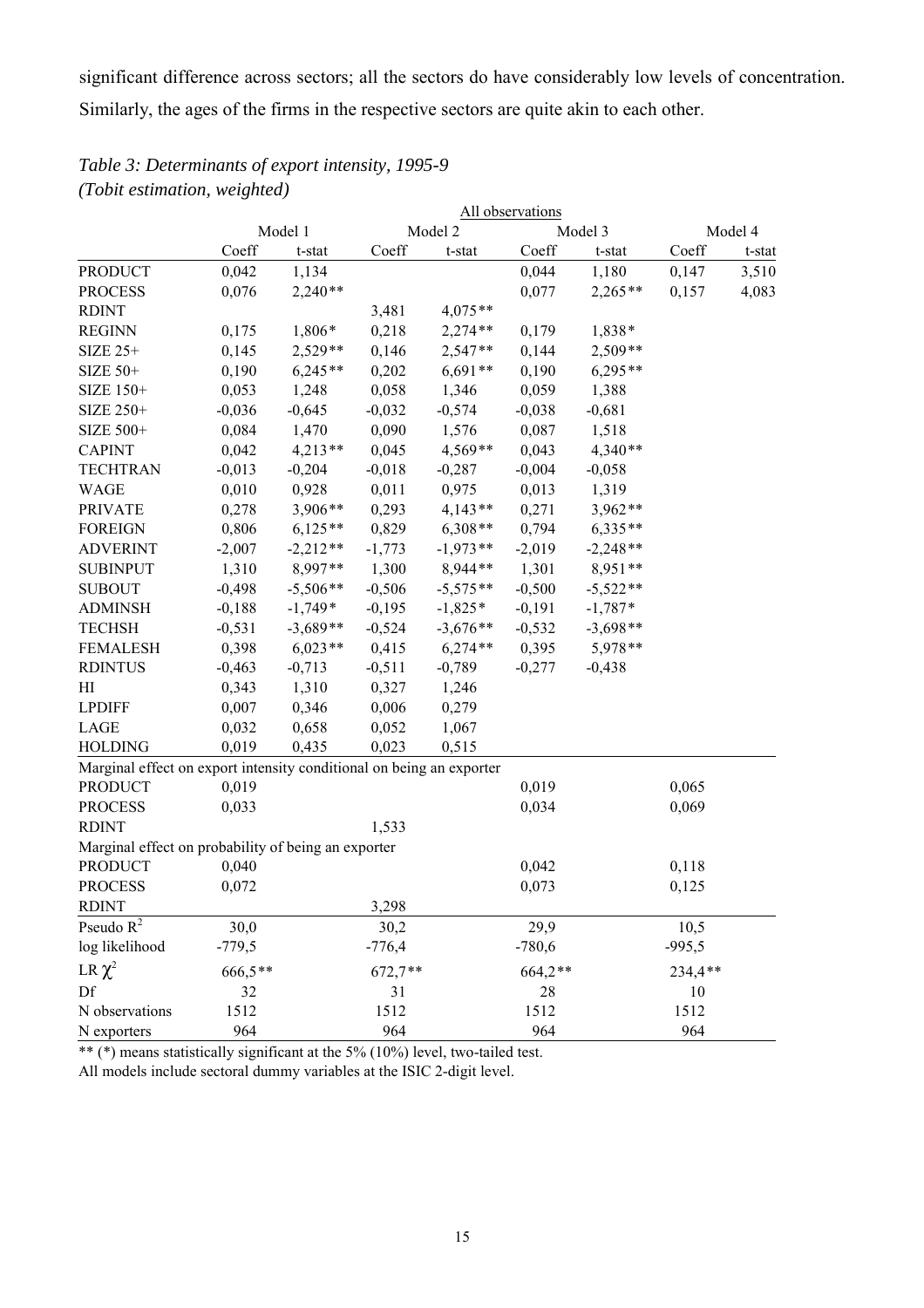## *Table 3: Continued*

|                                                     |                                  |                                                                 |                                            | Model 7                                          |                                                                                                                                            |  |  |  |
|-----------------------------------------------------|----------------------------------|-----------------------------------------------------------------|--------------------------------------------|--------------------------------------------------|--------------------------------------------------------------------------------------------------------------------------------------------|--|--|--|
|                                                     |                                  |                                                                 |                                            |                                                  | t-stat                                                                                                                                     |  |  |  |
|                                                     |                                  |                                                                 |                                            |                                                  |                                                                                                                                            |  |  |  |
|                                                     |                                  |                                                                 |                                            |                                                  |                                                                                                                                            |  |  |  |
|                                                     |                                  |                                                                 |                                            |                                                  |                                                                                                                                            |  |  |  |
| $-0,040$                                            |                                  | 0,001                                                           |                                            |                                                  | 1,306                                                                                                                                      |  |  |  |
|                                                     |                                  |                                                                 |                                            |                                                  | $1,605*$                                                                                                                                   |  |  |  |
| 0,071                                               | $2,181**$                        | 0,094                                                           | 2,908**                                    | 0,234                                            | 4,939**                                                                                                                                    |  |  |  |
| 0,072                                               | 1,817*                           | 0,081                                                           | $2,044**$                                  | 0,062                                            | 0,894                                                                                                                                      |  |  |  |
| 0,019                                               | 0,400                            | 0,015                                                           | 0,315                                      | $-0,088$                                         | $-0,922$                                                                                                                                   |  |  |  |
| $-0,004$                                            | $-0,096$                         | $-0,001$                                                        | $-0,033$                                   | 0,169                                            | $1,663*$                                                                                                                                   |  |  |  |
| 0,043                                               | $4,057**$                        | 0,045                                                           | $4,223**$                                  | 0,038                                            | 2,525**                                                                                                                                    |  |  |  |
| 0,036                                               | 0,714                            | 0,025                                                           | 0,498                                      | 0,031                                            | 0,276                                                                                                                                      |  |  |  |
| 0,007                                               | 0,792                            | 0,007                                                           | 0,808                                      | 0,015                                            | 0,720                                                                                                                                      |  |  |  |
| 0,167                                               | $2,164**$                        | 0,152                                                           | $2,000**$                                  | 0,322                                            | 2,891**                                                                                                                                    |  |  |  |
| 0,165                                               | 1,320                            | 0,152                                                           | 1,230                                      | 1,297                                            | 5,860**                                                                                                                                    |  |  |  |
| $-1,730$                                            | $-2,557**$                       | $-1,735$                                                        | $-2,612**$                                 | $-1,982$                                         | $-1,133$                                                                                                                                   |  |  |  |
| 1,003                                               | $5,776**$                        | 1,015                                                           | $6,012**$                                  | 1,304                                            | 5,965**                                                                                                                                    |  |  |  |
| $-0,560$                                            | $-5,111**$                       | $-0,542$                                                        | $-4,928**$                                 | $-0,498$                                         | $-3,744**$                                                                                                                                 |  |  |  |
| $-0,262$                                            | $-2,372**$                       | $-0,257$                                                        | $-2,359**$                                 | $-0,123$                                         | $-0,738$                                                                                                                                   |  |  |  |
| 0,243                                               | 1,571                            | 0,247                                                           | $1,627*$                                   | $-0,813$                                         | $-3,198**$                                                                                                                                 |  |  |  |
| 0,546                                               | $6,704**$                        | 0,615                                                           | $7,551**$                                  | 0,372                                            | $3,794**$                                                                                                                                  |  |  |  |
| $-0,688$                                            | $-1,239$                         | $-0,923$                                                        | $-1,678*$                                  | $-0,307$                                         | $-0,271$                                                                                                                                   |  |  |  |
| 0,477                                               | $2,139**$                        | 0,434                                                           | 1,956**                                    | 0,270                                            | 0,601                                                                                                                                      |  |  |  |
| $-0,033$                                            | $-1,529$                         | $-0,035$                                                        | $-1,658*$                                  | 0,027                                            | 0,816                                                                                                                                      |  |  |  |
| 0,100                                               | 1,840*                           | 0,133                                                           | 2,476**                                    | 0,001                                            | 0,010                                                                                                                                      |  |  |  |
| $-0,010$                                            | $-0,256$                         | $-0,003$                                                        | $-0,067$                                   | 0,056                                            | 0,752                                                                                                                                      |  |  |  |
|                                                     |                                  |                                                                 |                                            |                                                  |                                                                                                                                            |  |  |  |
| 0,007                                               |                                  |                                                                 |                                            |                                                  |                                                                                                                                            |  |  |  |
| 0,027                                               |                                  |                                                                 |                                            |                                                  |                                                                                                                                            |  |  |  |
|                                                     |                                  | 1,346                                                           |                                            |                                                  |                                                                                                                                            |  |  |  |
| Marginal effect on probability of being an exporter |                                  |                                                                 |                                            |                                                  |                                                                                                                                            |  |  |  |
| 0,015                                               |                                  |                                                                 |                                            |                                                  |                                                                                                                                            |  |  |  |
| 0,059                                               |                                  |                                                                 |                                            |                                                  |                                                                                                                                            |  |  |  |
|                                                     |                                  | 2,951                                                           |                                            |                                                  |                                                                                                                                            |  |  |  |
| 49,1                                                |                                  | 51,8                                                            |                                            |                                                  |                                                                                                                                            |  |  |  |
| $-202,0$                                            |                                  | $-191,2$                                                        |                                            |                                                  |                                                                                                                                            |  |  |  |
| 389,3**                                             |                                  | $411,0**$                                                       |                                            | $361,8**$                                        |                                                                                                                                            |  |  |  |
| 32                                                  |                                  | 31                                                              |                                            | 30                                               |                                                                                                                                            |  |  |  |
| 679                                                 |                                  | 679                                                             |                                            | 833                                              |                                                                                                                                            |  |  |  |
| 512                                                 |                                  | 512                                                             |                                            | 452                                              |                                                                                                                                            |  |  |  |
|                                                     | Coeff<br>0,013<br>0,051<br>0,213 | Model 5<br>t-stat<br>0,424<br>$1,676*$<br>$-0,488$<br>$2,051**$ | Innovators only<br>Coeff<br>2,532<br>0,241 | Model 6<br>t-stat<br>4,948**<br>0,010<br>2,246** | Non-innovators only<br>Coeff<br>0,221<br>0,129<br>Marginal effect on export intensity conditional on being an exporter<br>28,8<br>$-448,4$ |  |  |  |

\*\* (\*) means statistically significant at the 5% (10%) level, two-tailed test.

All models include sectoral dummy variables at the ISIC 2-digit level.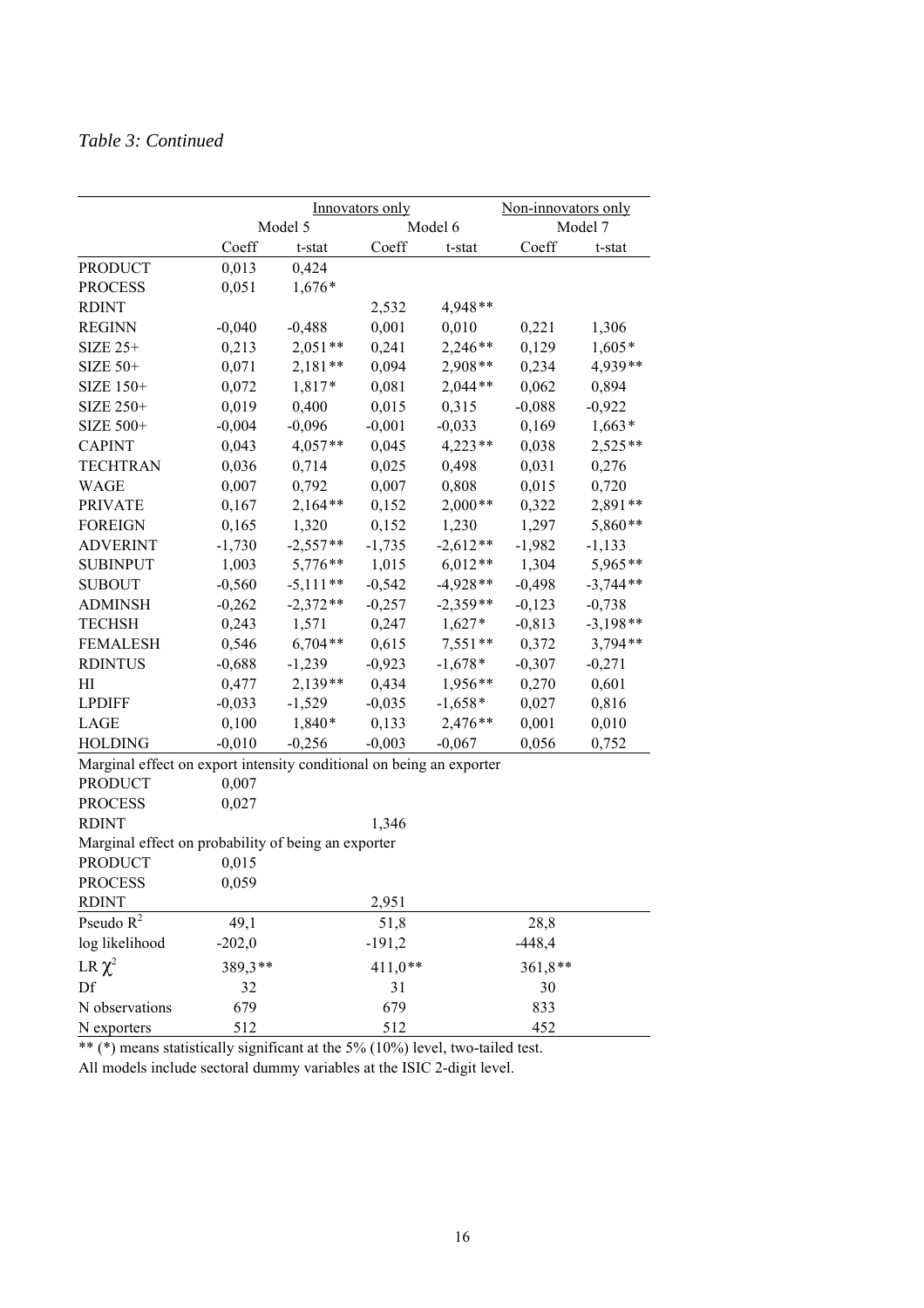## **V. Determinants of International Competitiveness: Estimation Results**

It is in Table 3 where Tobit estimation results for firm-level determinants of export intensity are presented. The first four models involve "all firms"; that is, both innovators and non-innovators. Models 5 and 6 comprise "innovators only", whereas model 7 is for "non-innovators only". The data for the dependent variable (export intensity) belongs to the year 1997, whereas the explanatory variables are measured in terms of averages in the period 1995-97. In this regard, it is reasonable to expect to capture the *lagged* effect of explanatory variables on export performance. In the models considered, basic innovation variables (PRODUCT & PROCESS) and R&D intensity variable (RDINT) have been cautiously incorporated. Since "innovation" is the expected resultant of "R&D activities", they are very likely to exhibit high correlations with each other. Therefore, innovation and R&D variables have been separately utilized within the regressions. Furthermore, it is to be noted that RDINT data are available only for innovators. In what follows, estimation results are discussed for "all firms" in the first place. Then, "innovators" and "non-innovators" are contrasted and compared.

### 1. All Firms

So far as "all firms" in the sample are concerned, models 1 and 2 are the most comprehensive ones. One of the most outstanding results is that statistical significance of the explanatory variables remains intact irrespectively of the inclusion of basic innovation variables or the R&D intensity variable. In other words, the same explanatory variables show up as significant regressors in both of the models. Interestingly enough, the results in terms of the significance of the variables do not change even when some other variables are dropped (Model 3).

First of all, it is up to 150 employees that a larger firm size implies a significantly higher export performance. Beyond that size, export intensity seems to be independent of the number of employees. Besides, capital intensity (CAPINT) and wage (WAGE) variables may be interpreted together: The former is significantly conducive to export performance, whereas the latter seems to have no impact. This could be related to labor quality. In this regard, if Turkey is a labor-abundant country, then the positive influence of capital intensity on the export performance of Turkish firms turns out to be *reminiscent* of the well-known Leontief paradox, albeit on different grounds (that is, as compared with the capital-abundancy of the United States against the capital intensity of her importcompeting sectors). It is further to be noted that WAGE turns out to be positively significant when CAPINT is dropped from the regressions. Moreover, increases in the share of private (national) and foreign ownerships (PRIVATE & FOREIGN) also imply higher export intensities. In this regard, state-owned enterprises can be said to be less export-oriented, whereas existence of foreign shareholders seems to be influential on exporting efforts. Negatively significant impact of advertisement intensity (ADVERINT) is another interesting result. A presumable interpretation is that advertising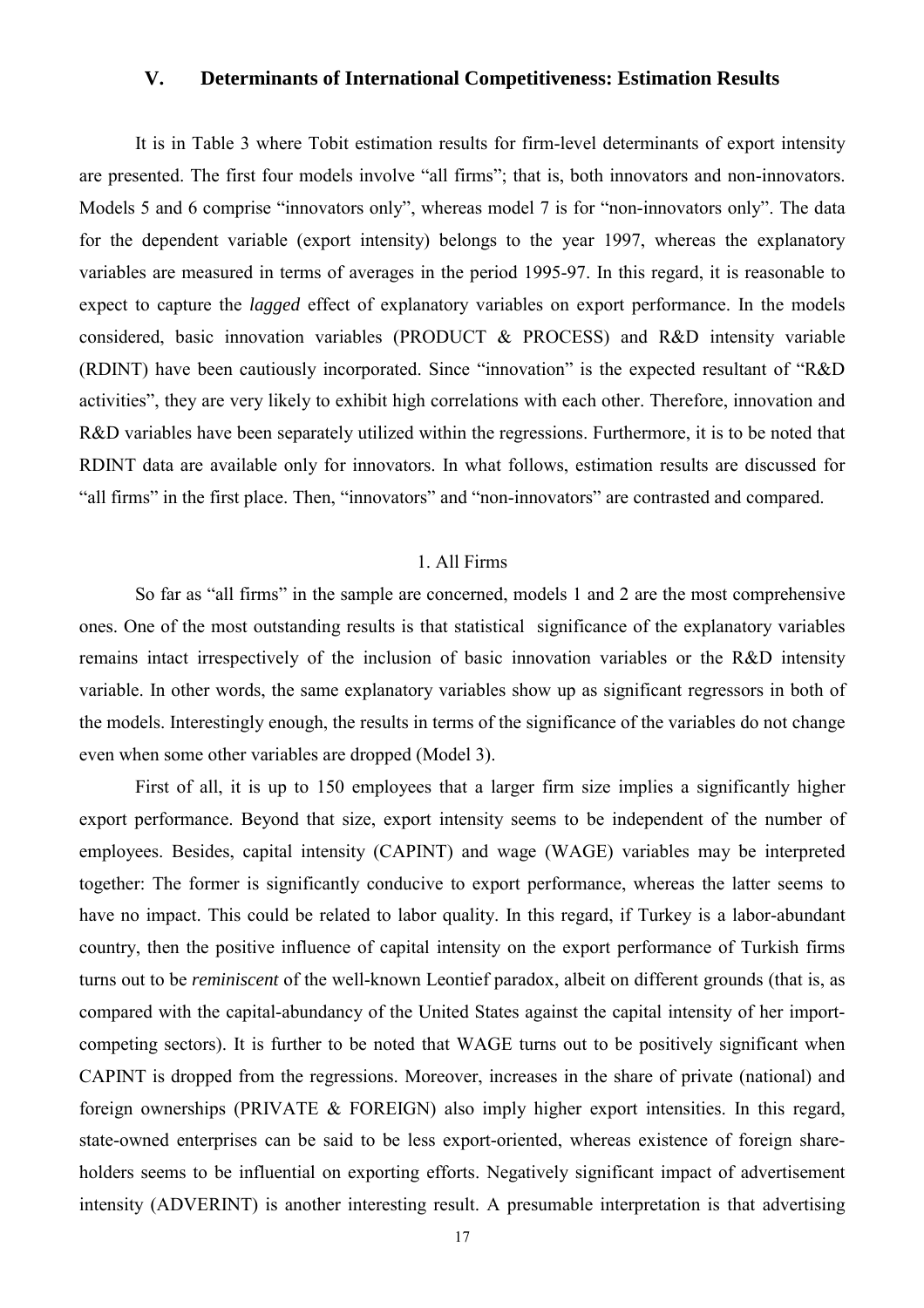basically targets the home market. Hence, those firms with higher advertisement intensities are essentially preoccupied with meeting the domestic demand. On the other side, those firms which subcontract their inputs (SUBINPUT) to "other firms" (SUBOUT) tend to have higher export intensities, whereas those "other firms" scarcely export. Composition of labor force is also important: Share of female personnel in all employees (FEMALESH) is conducive to export performance, whereas shares of administrative and technical personnel (ADMINSH & TECHSH) have a negative influence. It is also worthwhile to note that such sectoral variables as the concentration ratio (HI) and numbers of products differentiated (LPDIFF) as well as such firm-specific variables the age of the firm (LAGE) and being a member of a business group (HOLDING) all show up as insignificant regressors.

Since it is the basic objective of this study to deal with the possible impacts of technological capabilities on the export performance of firms, technology-related variables must be discussed in detail. With respect to models 1 and 3, process innovations are conducive to exports, whereas product innovations do not have a significant influence. This may indicate that the priority of a "national system of innovation" in Turkey is to be put on process innovations. Of course, this does not imply that dealing with product innovations is meaningless. Indeed, model 4, though simple, suggests that both of the basic innovation variables are alone important determinants of export performance. Indeed, it is to be noted that PRODUCT turns out to be a significant determinant of export intensity, when PROCESS is dropped from Models 1 and 3. Positive significance of RDINT can be observed in model 2. Besides, one should also consider the facts that i) regional innovation intensity (REGINN) somewhat contributes to the export performance, and ii) technology transfers through license or knowhow agreements (TECHTRAN) seem to have no significant impact.

Marginal effects of basic innovation variables as well as R&D intensity have also been calculated. In this respect, for an exporter firm, materializing a product innovation raises export intensity by 1.9 percentage point; and a process innovation does the same by 3.3 percentage point (Model 1). For instance, an average firm with an export intensity of 13 percent would be able to raise it up to 18.2 percent (a 5.2 percentage point increase), if it materialized a product innovation along with a process innovation. Similarly, a 1.0 percent increase in R&D intensity generates a 1.5 percent increase in export intensity (Model 2). On the other side, when a non-exporter firm materializes a product innovation, its probability of becoming an exporter increases by 4 percent; whereas the respective contribution of a process innovation is 7.2 percent (Model 1). These are quite substantial because the proportion of exporters is about 37 percent (weighted average). Consequently, a 1.0 percent increase in R&D intensity yields a 3.3 percent increase in the probability of becoming an exporter (Model 2). To be sure, implementation of a national technology policy is to seriously take into account such marginal effects as informational guide-lines.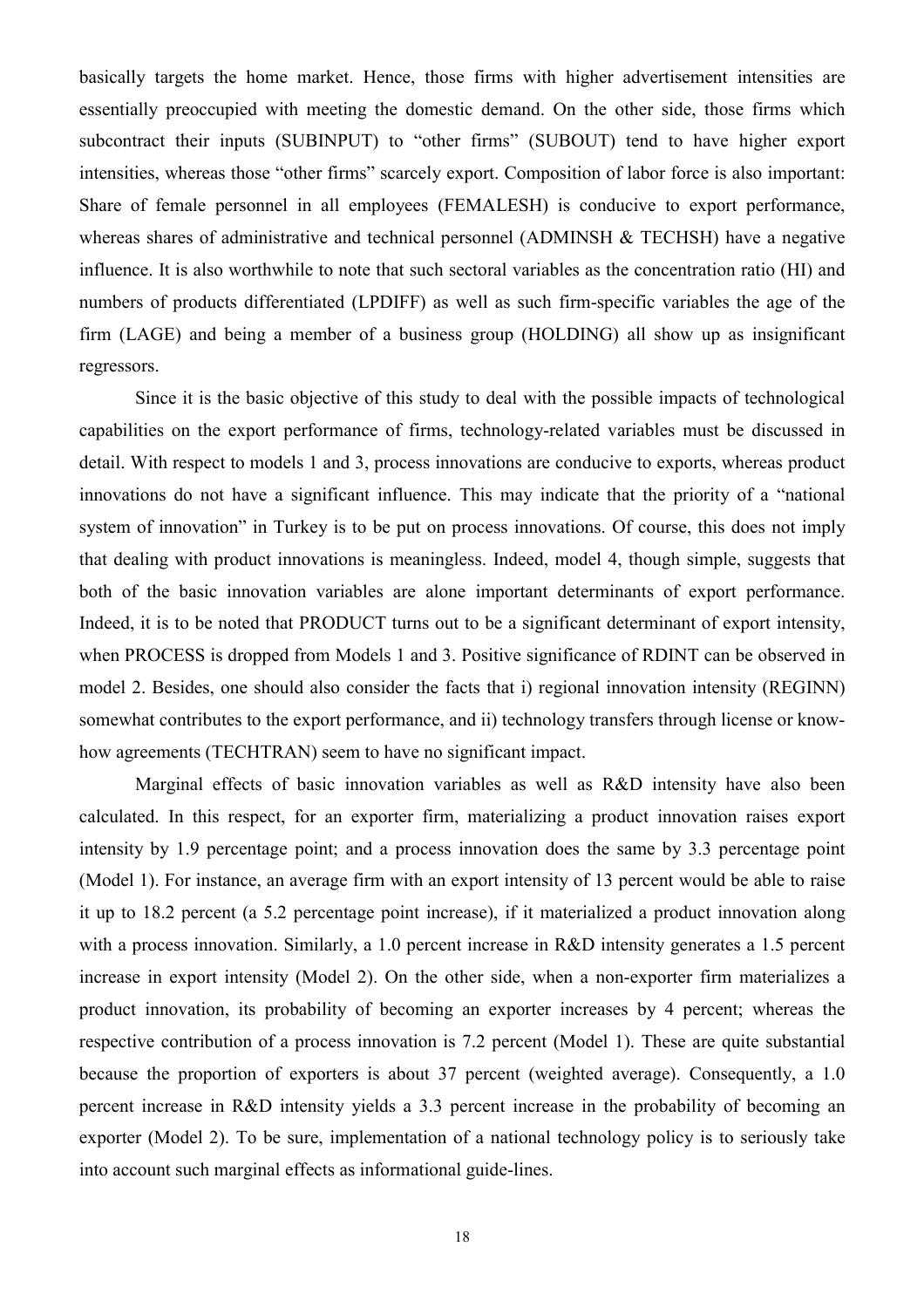In sum, it may be asserted that "new products" developed within the Turkish manufacturing industry are not so much able to catch up with foreign competitors in terms of quality and diversity. Indeed, "new products" may be primarily subject to domestic absorption. Main contribution towards exports seems to arise from "new processes" of production, which essentially improve the competitveness of the firms with respect to foreign competitors. To put it differently, price competitiveness can be said to be more dominant than other forms of competitiveness for Turkish manufacturing firms. One may further argue that R&D activities tend to generate more *process* than *product* innovations, the former having a clearer impact on exports.

2. Contrasting and Comparing Innovators and Non-innovators

One of the basic objectives of this study is to detect the differences between innovators (Models 5 and 6) and non-innovators (Model 7). Differences show up especially in the case of those variables that basically pertain to the domain of industrial organization: Intensity of advertisements (ADVERINT), sectoral concentration ratio (HI), degree of product differentiation (LPDIFF) and age of firms (LAGE) have *more-or-less* significant impacts on the export performance of innovators. However, same variables are insignificant in the case of non-innovators. Furthermore, innovators and non-innovators are also distinguishable in terms of the significance of their shares of foreign ownership (FOREIGN), administrative and technical personnel (ADMINSH & TECHSH). In this regard, determinants of exporting behavior can be said to vary depending on both firm-specific characteristics and sectoral aspects. Adverse impact of advertisement intensity on the exports of the innovators can be explained as in the case of the whole sample: Those innovators, which advertise, basically target the home market; whereas exporter innovators establish different ways of connections with their foreign customers. Insignificance of advertisements for non-innovators, which are relatively smaller in size, may be arising from insufficient financial resources allocated to advertising. On the other side, those innovator firms which operate in relatively more concentrated sectors are more likely to export, as the Herfindahl index (HI) indicates. Hence, for innovators, higher sectoral concentration is likely to be conducive to firm-level export performance, unlike in the case of non-innovators. Besides, the older the innovators are, the higher their export performance is. This may be indicative of the importance of learning processes. Interestingly enough, while the share of foreign ownership (FOREIGN) does not affect the export intensity of innovators, it is conducive to that of the noninnovators. Here, it is plausible to assert that the prior motive of foreign share-holders is exportorientation rather than innovativeness.

Innovators and non-innovators differ from each other also in terms of the impact of the firm size. For innovators, increases in firm size imply a significantly higher export performance up to 250 employees. Here, compared with the whole sample (up to 150 employees), the significant impact of firm size is clearer. However, the relationship between the size of the non-innovator firms and their export performance is quite ambigious. Unlike in the case of innovators, those non-innovator firms,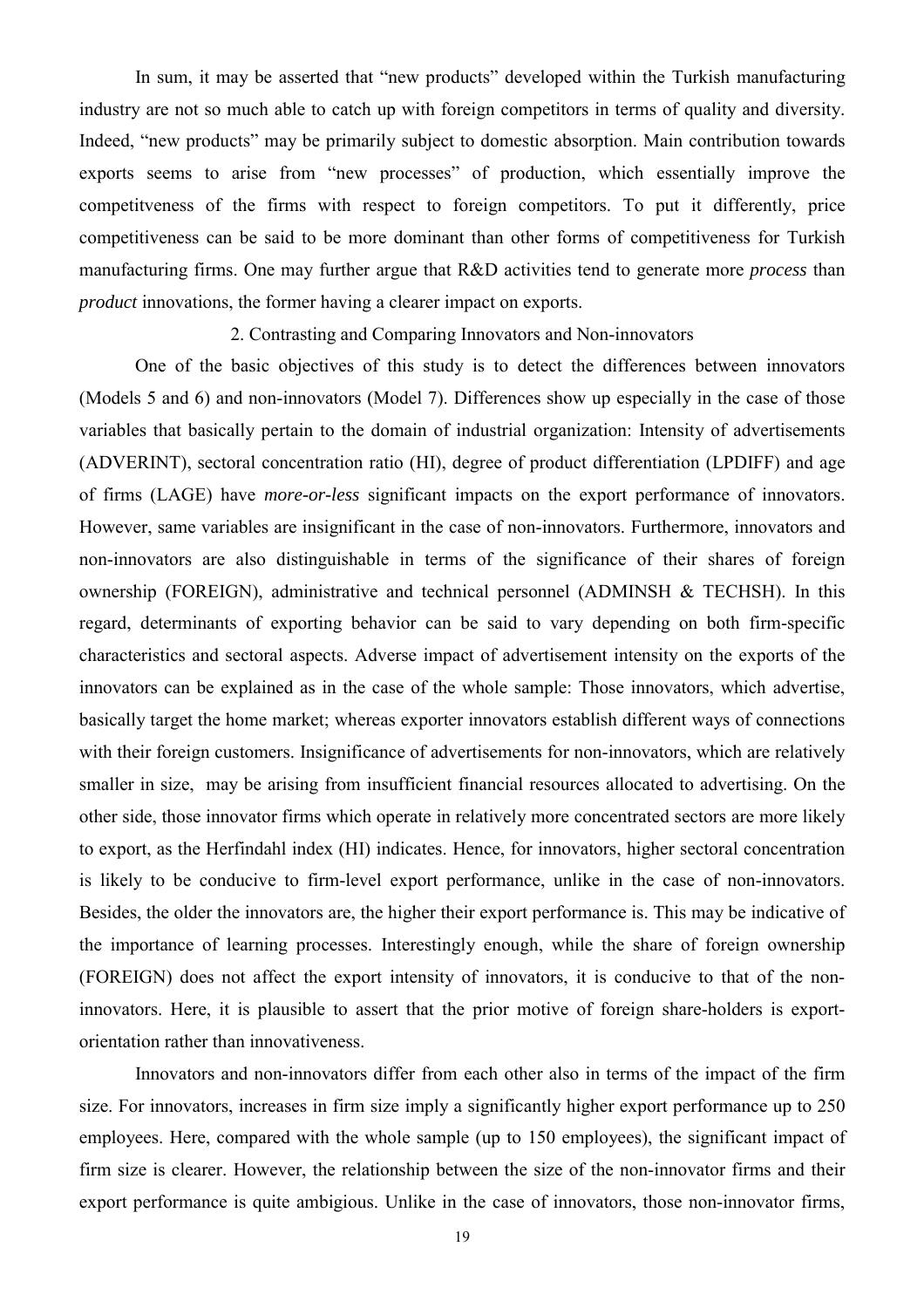which employ more than 500 personnel, tend to have higher export intensity. However, such large non-innovators are quite few in number, and they may be operating in relatively low-technology industries, while basically producing for export markets.

Like the results for the whole sample, share of private ownership (PRIVATE), share of female personnel (FEMALESH), subcontracting inputs (SUBINPUT), and subcontracting output (SUBOUT) all show up as significant regressors *irrespectively of being an innovator or not*. The first three are conducive to export performance, whereas those firms, which basically produce intermediate goods, tend to have poorer export performance. On the other side, technology transfers through license or know-how agreements (TECHTRAN) and being a member of a business group (HOLDING) influence the exports of neither innovators nor non-innovators. Moreover, probably the most noteworthy results have to do with the capital intensity (CAPINT) and wage (WAGE) variables. Positive significance of capital intensity along with the insignificance of wages for the whole sample keeps on validity also in the case of both innovators and non-innovators. To put it differently: i) a part of improvements in export performance depends definitely on intensive capital utilization, and ii) lower wages do not seem to generate a cost advantage on the part of Turkish manufacturing firms. Of course, these two aspects are of decisive importance for establishing the links between a rational technology policy and a national development strategy.

With respect to the technology-related variables, possibilities of comparison between innovators and non-innovators are rather limited. By definition, non-innovators are those firms which were not able to materialize any product or process innovations. Moreover, R&D data are applicable only for innovators. Hence, for comparison purposes, we are to be content with regional innovation intensity (REGINN) and R&D intensity of the US manufacturing industries (RDINTUS, as a proxy for the R&D intensity of the rest of world). As discussed earlier, REGINN is somewhat conducive to the export performance of the firms in the whole sample (Models 1, 2 and 3). However, when the sample is decomposed into innovators and non-innovators, the same variable turns out to be impotent. In other words, if "innovators only" and "non-innovators only" in a *province* are considered separately, export intensities do not seem to have to do with regional innovation intensities. And, when the mix of innovators and non-innovators in a province is considered, higher innovation intensities in the region imply a better export performance. In this respect, *regional* investments and technological incentives should be provided without discrimination; that is, investment schemes and incentive programs should be designed in such a way that innovators and non-innovators in a certain region can have equal possibilities of access. Besides, export intensity of innovators turns out to be slightly sensitive to the RDINTUS variable (Model 6). With an expectedly negative sign, foreign R&D activities somewhat erode the international competitiveness of innovator firms. Hence, an innovator exporter firm should be regularly supported in terms of its R&D efforts in order to keep on preserving its competitiveness. Indeed, the important role played by R&D intensity is well confirmed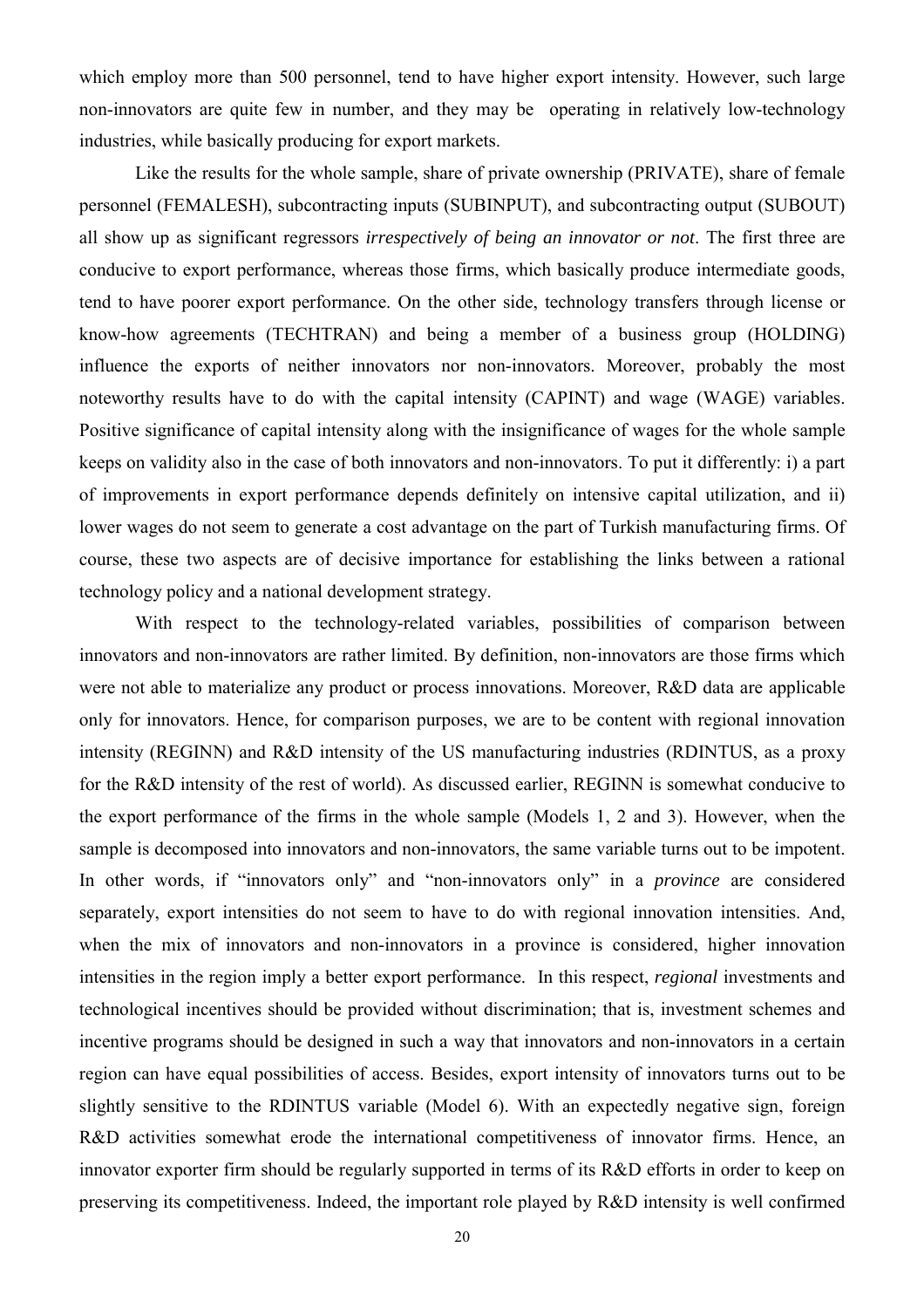in Model 6. Finally, like in the case of the whole sample, priority should be put on process rather than product innovations for improving export performance (Model 5).

For innovator firms, marginal effects of basic innovation variables and R&D intensity are as follows. A product innovation raises the export intensity of an innovator by 0.7 percentage point, and a process innovation by 2.7 percentage point. A 1.0 percent increase in R&D intensity raises export intensity by 1.35 percent. On the other side, following a product innovation and a process innovation, the probability that a non-exporter innovator becomes an exporter increases by 1.5 and 5.9 percent, respectively. Consequently, a 1.0 percent increase in R&D intensity generates a 2.95 percent increase in the probability of becoming an exporter for innovator firms. It is quite obvious that marginal effects are lower for *innovator firms* as compared with the values for *the whole sample*. This has an important implication: In the initial phase of a national development strategy, which aims at establishing a strong link from technological infrastructure to international competitveness, *priority* should be put on *converting as many non-innovators as possible into innovators*. Technology diffusion policies, thus, seem to be of utmost importance.

#### **VI. Concluding Remarks**

That (process) innovations and R&D activities are crucial for the international competitiveness of Turkish manufacturing firms has been verified to a great extent. In contradistinction, technology transfers through license or know-how agreements and being a member of a business group do not show up as significant determinants of export performance. Therefore, a rational technology policy had better put priority on promoting in-house innovations. However, it seems also reasonable to consider technology transfers and own innovation activities as "complementary" processes. Namely, while technology transfers do not directly influence export intensities, they may be doing so through enhancing innovation possibilities.

The persistent insignificance of the real wage is also worthwhile considering. Turkey has conventionally implemented devaluations (basically to accomadate high inflation) with a hope to improve her international competitiveness via real cost reductions (e.g., the alleged advantage of "cheap labor"). Nevertheless, the real wage variable was able to significantly affect export intensity in none of the seven regressions we considered. Indeed, the invariably significant and positive impact of the capital intensity variable in the very same regressions is, in fact, a quite crucial warning to be obeyed by the policy-makers at all costs: Turkey as well as similar developing countries must escape from the illusion of temporary export booms achieved by such ready-made tools as devaluations and export subsidies, and construct a coherent technology policy *cum* a national development strategy that will generate permanent increases in gross fixed capital formation, and thus in productivity and international competitiveness.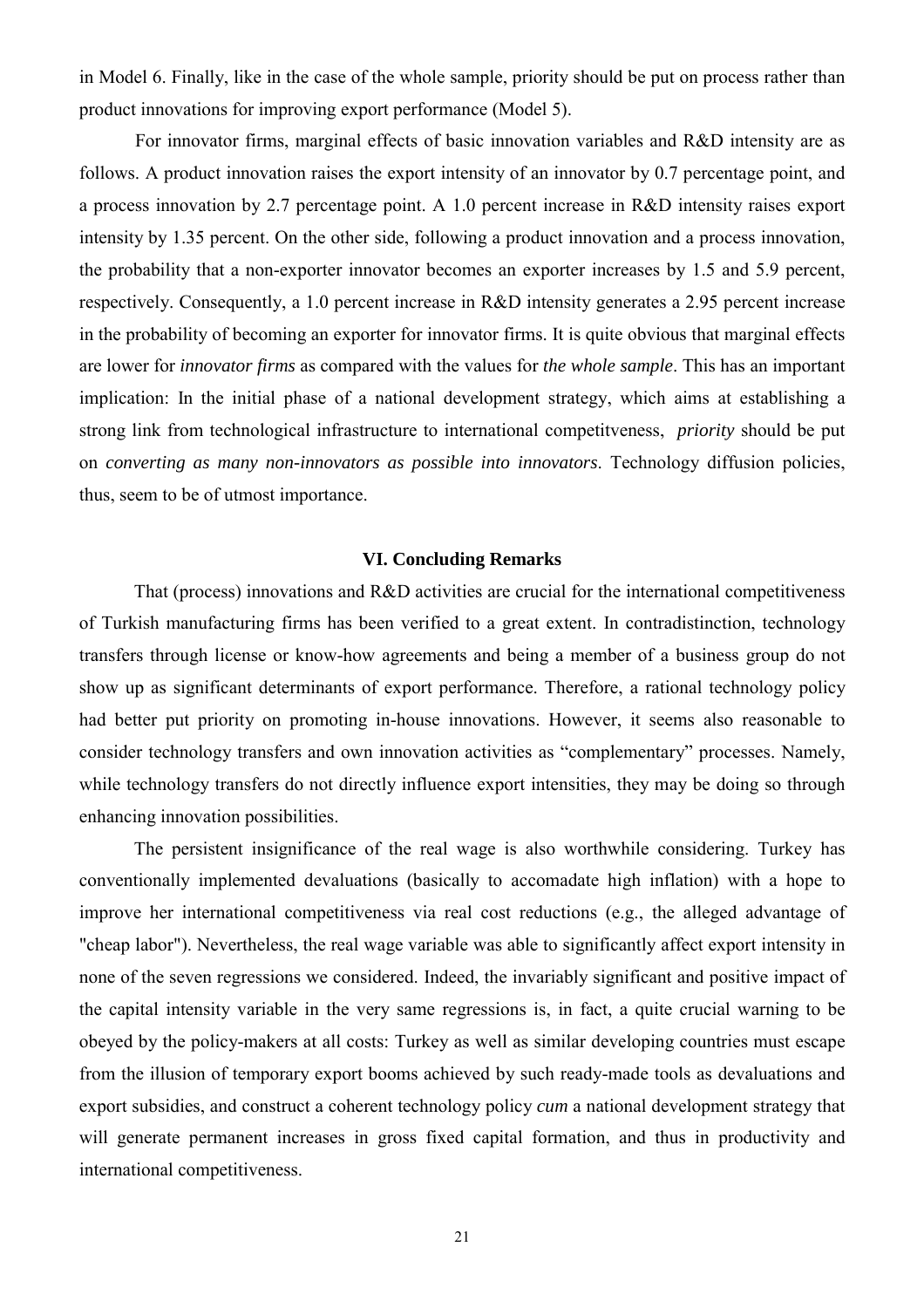#### **References**

- Abd-el-Rahman, K. (1991). Firms' Competitive and National Comparative Advantages as Joint Determinants of Trade Composition. *Weltwirtschaftliches Archiv* 127: 83-97.
- Baldwin, R. E. (1971). Determinants of the Commodity Structure of U.S. Trade. *American Economic Review* 61: 126-146.
- Bhat, S. and T. V. Sethuraman (1995). Technology Transfer and Export Performance : A Case Study of Indian Automobile Industry. *The Indian Economic Journal* 43: 1-19.
- Branson, W. H. (1971). U.S. Comparative Advantage: Some Further Results. *Brookings Papers on Economic Activity* 3: 754-759.
- Chacoliades, M. (1990). *International Economics.* McGraw-Hill.
- Clerides, S., S. Lath, and J. Tybout (1996). Is 'Learning-by-Exporting' Important? Micro-Dynamic Evidence from Colombia, Mexico and Morocco, NBER Working Paper, No. 5715, Cambridge, MA.
- Dahlman, C. J. and L. E. Westphal (1982). Technological Effort in Industrial Development. In F. Stewart and J. James (eds.), *The Economics of New Technology in Developing Countries.* London: Frances Pinter.
- Glejser, H., A. Jacquemin, and J. Petit (1980). Exports in an Imperfect Competition Framework: An Analysis of 1446 Exporters. *Quarterly Journal of Economics* 94: 507-524.
- Gruber, W. H., D. Mehta, and R. Vernon (1967). The R&D Factor in International Trade and International Investment of United States Industries. *Journal of Political Economy* 75: 20-37.
- Haque, I. ul. (1995). Technology and Competitiveness. In I. ul Haque (ed.), *Trade, Technology and Competitiveness.* Washington, D.C.: The World Bank Economic Development Institute.
- Hirsch, S. and I. Bijaoui (1985). R&D Intensity and Export Performance: A Micro View. *Weltwirtschaftliches Archiv* 121: 238-251.
- Hirsch, S., S. Kalish, and S. Katznelson (1988). Effects of Knowledge and Service Intensities on Domestic and Export Performance. *Weltwirtschaftliches Archiv* 124: 230-241.
- Hughes, K. (1986). *Exports and Technology.* Cambridge: Cambridge University Press.
- Keesing, D. (1967). The Impact of Research and Development on United States Trade. *Journal of Political Economy* 75: 38-45.
- Kellman, M. and M. Spiegel (1980). R&D and Israel's Industrial Export Performance: An Application of Multidimensional Scaling. *American Economist* 24: 27-34.
- Kırım, A. (1990). Technology and Exports: The Case of the Turkish Manufacturing Industries. *World Development* 18: 1351-1362.
- Kumar, N. and N. S. Siddarthan (1994). Technology, Firm Size and Export Behavior in Developing Countries: The Case of Indian Enterprises. *The Journal of Development Studies* 31: 289-309.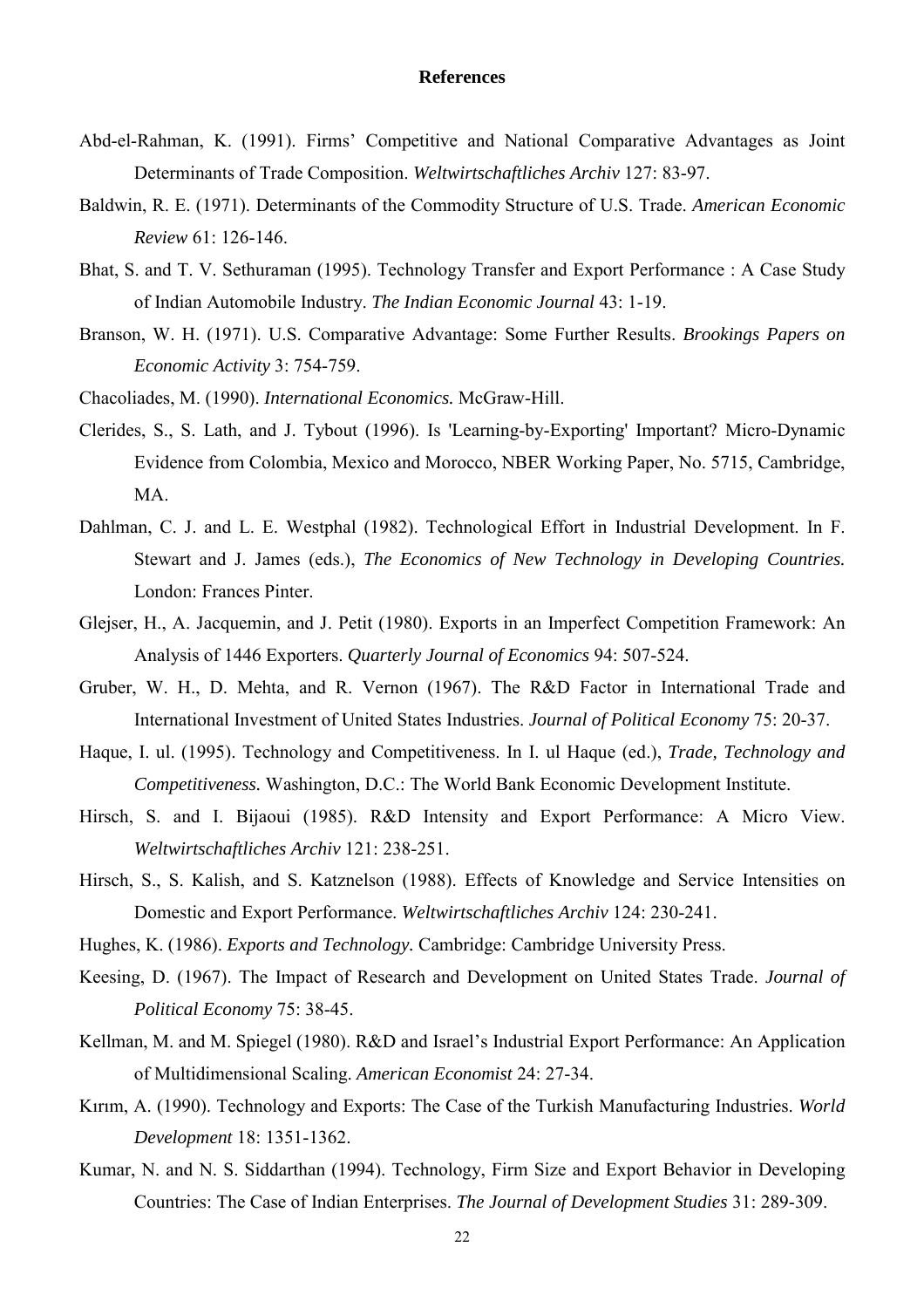- Lall, S., and R. Kumar (1981). Firm-Level Export Performance in an Inward-Looking Economy: The Indian Engineering Industry. *World Development* 9: 453-463.
- Lall, S. (1986). Technological Development and Export Performance in LDCs: Leading Engineering and Chemical Firms in India. *Weltwirtschaftliches Archiv* 122: 80-92.
- Lowinger, T. C. (1975). The Technology Factor and the Export Performance of U.S. Manufacturing Industries. *Economic Inquiry* 13: 221-236.
- Posner, M. V. (1961). International Trade and Technical Change. *Oxford Economic Papers* 13: 323- 341.
- Rodrik, D. (1995). Trade Strategy, Investment and Exports: Another Look at East Asia. NBER Working Paper, No. 5339, Cambridge, MA.
- Schumpeter, J. A. (1942). *Capitalism, Socialism and Democracy.* New York: Harper Torchbooks.
- Sterlacchini, A. (2001). The Determinants of Export Performance: A Firm-Level Study of Italian Manufacturing. *Weltwirtschaftliches Archiv* 137: 450-472.
- Stern, R. M., and E. K. Maskus (1981). Determinants of the Structure of U.S. Foreign Trade, 1958-76. *Journal of International Economics* 11: 207-224.
- Sveikauskas, L. (1983). Science and Technology in United States Foreign Trade. *The Economic Journal* 93: 542-554.
- Taymaz, E. (1999). Trade Liberalization and Employment Generation: The Experience of Turkey in the 1980s. Paper presented at the Sixth ERF Conference, Cairo.
- Taymaz, E. (2001). *National System of Innovation: The Processes of Innovation and Technological Change in Turkish Manufacturing Industries* (in Turkish). Ankara: TUBITAK/TTGV/DIE.
- Uygur, E. (1991). Policy, Trade and Growth in Turkey: 1970-1990. Paper presented at the UNCTAD Expert Group Meeting on Trade Policies in Developing Countries During the 1990s, May, Antalya.
- Vernon, R. (1966). International Investment and International Trade in the Product Cycle. *Quarterly Journal of Economics* 80: 190-207.
- Vestal, J. E. (1989). Evidence on the Determinants and Factor Content Characteristics of Japanese Technology Trade, 1977-1982. *Review of Economics and Statistics* 71, 565-571.
- Walker, W. (1979). *Industrial Innovation and International Trading Performance.* Greenwich, CT: JAI Press.
- Wakelin, K. (1997). *Trade and Innovation: Theory and Evidence.* Edward Elgar, Aldershot.
- Wakelin, K. (1998). Innovation and Export Behaviour at the Firm Level. *Research Policy* 26: 829- 841.
- Zhao, H., and H. Li (1997). R&D and Export: An Empirical Analysis of Chinese Manufacturing Firms. *Journal of High Technology Management Research* 8: 89-106.